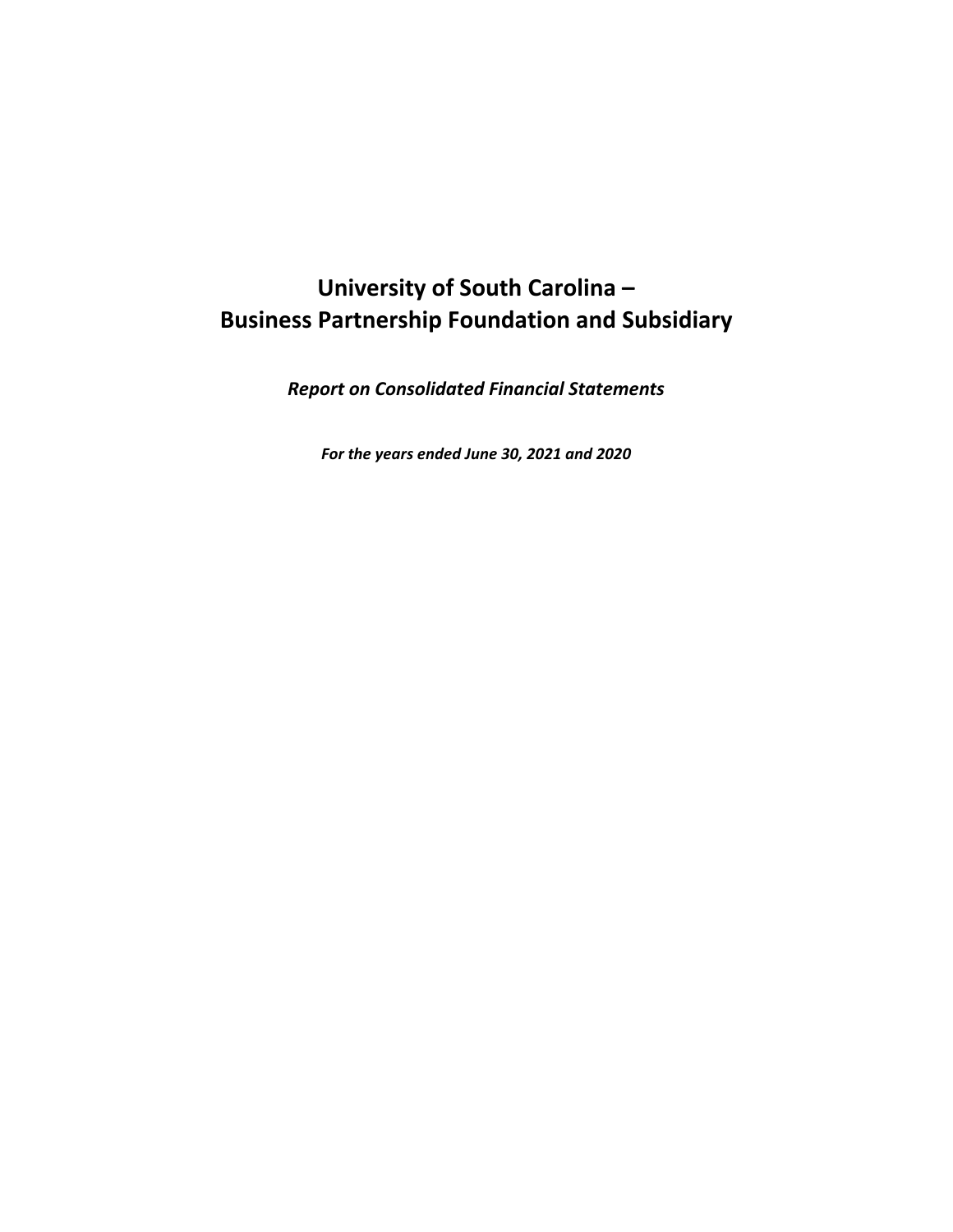## **University of South Carolina – Business Partnership Foundation and Subsidiary** *Contents*

|                                          | Page |  |  |  |  |
|------------------------------------------|------|--|--|--|--|
|                                          |      |  |  |  |  |
| <b>Consolidated Financial Statements</b> |      |  |  |  |  |
|                                          |      |  |  |  |  |
|                                          |      |  |  |  |  |
|                                          |      |  |  |  |  |
|                                          |      |  |  |  |  |
| <b>Supplementary Information</b>         |      |  |  |  |  |
|                                          |      |  |  |  |  |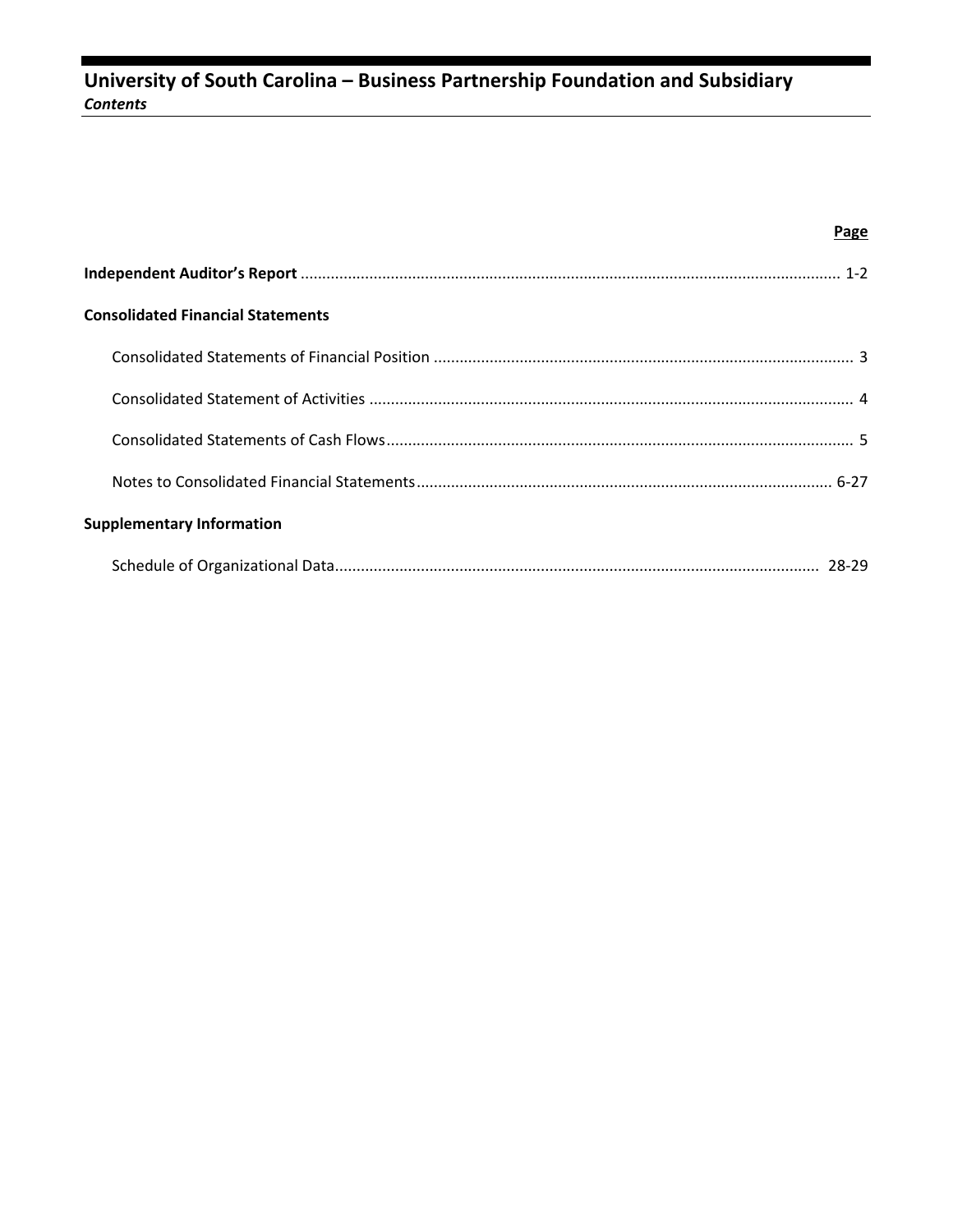<span id="page-2-0"></span>

#### **Independent Auditor's Report**

To the Board of Trustees University of South Carolina – Business Partnership Foundation and Subsidiary Columbia, South Carolina

#### **Report on the Financial Statements**

We have audited the accompanying consolidated financial statements of the University of South Carolina – Business Partnership Foundation and Subsidiary ("the Foundation") which comprise the consolidated statement of financial position as of June 30, 2021, the related consolidated statement of activities and cash flows for the year then ended and the related notes to the consolidated financial statements.

#### **Management's Responsibility for the Consolidated Financial Statements**

Management is responsible for the preparation and fair presentation of these consolidated financial statements in accordance with accounting principles generally accepted in the United States of America; this includes the design, implementation, and maintenance of internal control relevant to the preparation and fair presentation of consolidated financial statements that are free from material misstatement, whether due to fraud or error.

#### **Auditor's Responsibility**

Our responsibility is to express an opinion on these consolidated financial statements based on our audit. We conducted our audit in accordance with auditing standards generally accepted in the United States of America. Those standards require that we plan and perform the audit to obtain reasonable assurance about whether the consolidated financial statements are free from material misstatement.

An audit involves performing procedures to obtain audit evidence about the amounts and disclosures in the consolidated financial statements. The procedures selected depend on the auditor's judgment, including the assessment of the risks of material misstatement of the consolidated financial statements, whether due to fraud or error. In making those risk assessments, the auditor considers internal control relevant to the entity's preparation and fair presentation of the consolidated financial statements in order to design audit procedures that are appropriate in the circumstances, but not for the purpose of expressing an opinion on the effectiveness of the entity's internal control. Accordingly, we express no such opinion. An audit also includes evaluating the appropriateness of accounting policies used and the reasonableness of significant accounting estimates made by management, as well as evaluating the overall presentation of the consolidated financial statements.

We believe that the audit evidence we have obtained is sufficient and appropriate to provide a basis for our audit opinion.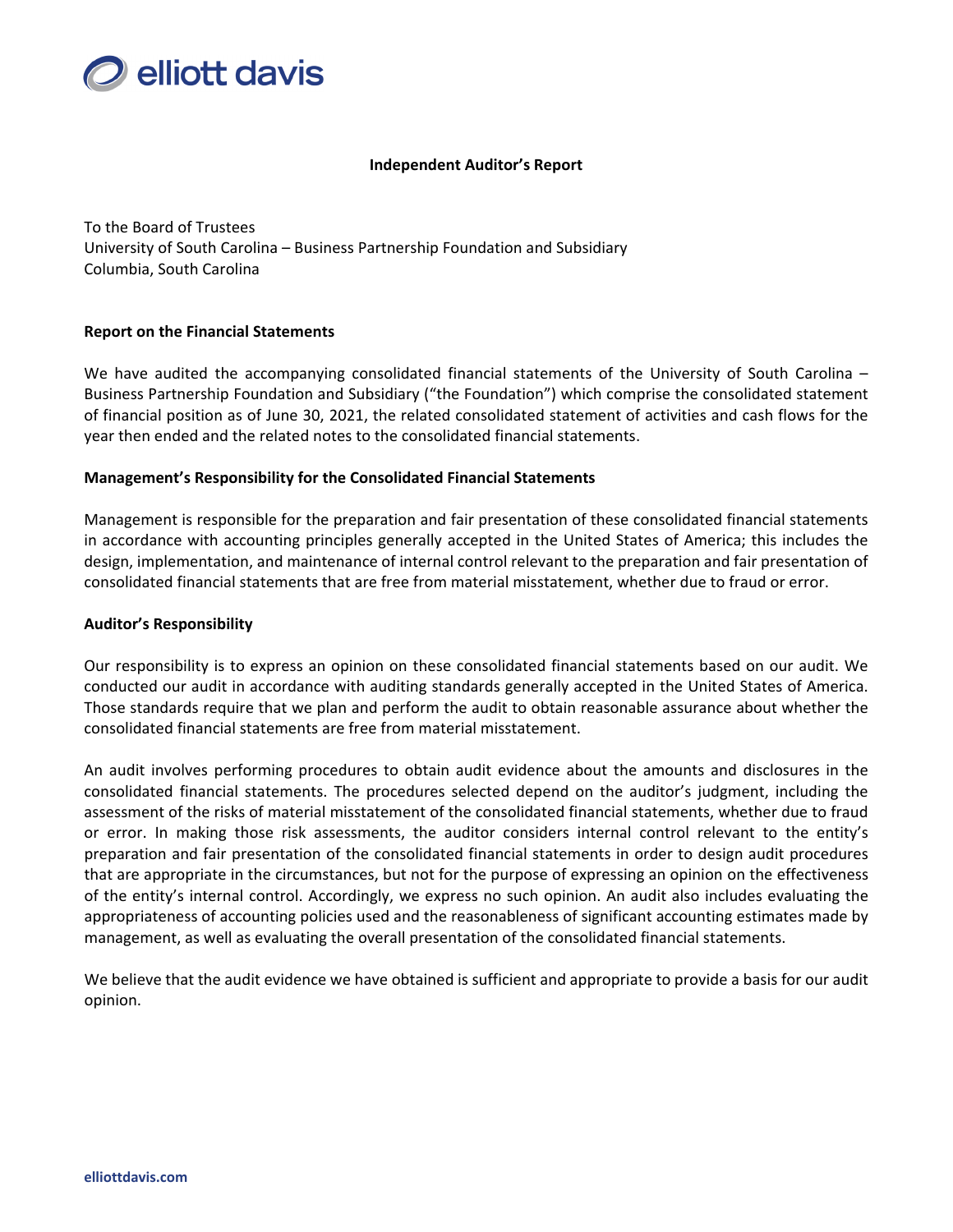#### **Opinion**

In our opinion, the consolidated financial statements referred to above present fairly, in all material respects, the financial position of the Foundation as of June 30, 2021, and the changes in its net assets and its cash flows for the year then ended in accordance with accounting principles generally accepted in the United States of America.

#### **Report on Summarized Comparative Information**

The consolidated financial statements of the Foundation as of June 30, 2020, were audited by other auditors whose report dated September 9, 2020, expressed an unmodified opinion on those statements. The summarized comparative information presented herein as of and for the year ended June 30, 2020, was derived from the audited consolidated financial statements referenced above. Accordingly, we express no opinion on the summarized comparative information.

#### **Report on Supplementary Information**

Our audit was conducted for the purpose of forming an opinion on the consolidated financial statements as a whole. The schedules of organizational data are presented for purposes of additional analysis and are not a required part of the consolidated financial statements. Such information has not been subjected to the auditing procedures applied in the audit of the consolidated financial statements, and accordingly, we do not express an opinion or provide any assurance on it.

Elliott Davis, LLC

Columbia, South Carolina September 13, 2021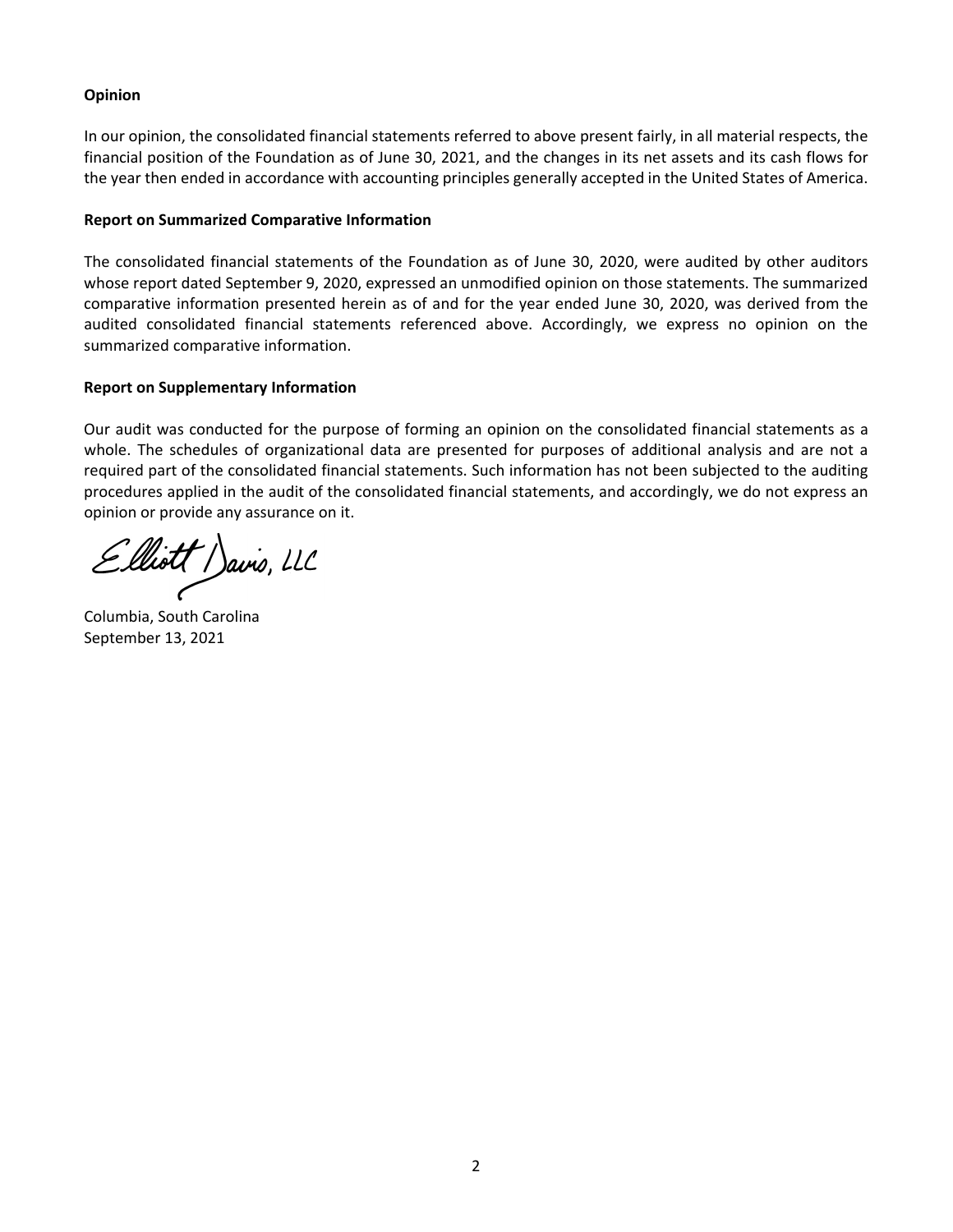# <span id="page-4-0"></span> **University of South Carolina ‐ Business Partnership Foundation and Subsidiary**

*Consolidated Statements of Financial Position*

 *As of June 30, 2021 and 2020*

|                                                          | 2021            | 2020            |
|----------------------------------------------------------|-----------------|-----------------|
| <b>Assets</b>                                            |                 |                 |
| <b>Current assets</b>                                    |                 |                 |
| Cash and cash equivalents                                | \$<br>7,935,098 | \$<br>7,114,811 |
| Certificates of deposit                                  | 160,063         | 156,902         |
| Continuing education and educational program receivables | 273,872         | 364,478         |
| Other miscellaneous receivables                          | 25,505          | 8,769           |
| Prepaid expenses                                         | 53,043          | 55,664          |
| Pledges receivable, net                                  | 311,468         | 815,160         |
| <b>Total current assets</b>                              | 8,759,049       | 8,515,784       |
| <b>Non-current assets</b>                                |                 |                 |
| Pledges receivable, net                                  | 242,791         | 220,910         |
| Cash surrender value of life insurance                   | 78,717          | 73,153          |
| Total non-current assets                                 | 321,508         | 294,063         |
| Investments                                              | 140,866,094     | 103,890,361     |
| <b>Total assets</b>                                      | \$149,946,651   | \$112,700,208   |
| <b>Liabilities and Net Assets</b>                        |                 |                 |
| <b>Liabilities</b>                                       |                 |                 |
| Accounts payable                                         | \$<br>808,850   | \$<br>712,593   |
| <b>Total liabilities</b>                                 | 808,850         | 712,593         |
| <b>Net assets</b>                                        |                 |                 |
| Without donor restriction                                | 71,624,213      | 53,059,858      |
| With donor restrictions                                  | 77,513,588      | 58,927,757      |
| Total net assets                                         | 149,137,801     | 111,987,615     |
|                                                          |                 |                 |
| <b>Total liabilities and net assets</b>                  | \$149,946,651   | \$112,700,208   |

 *See Notes to Consolidated Financial Statements.*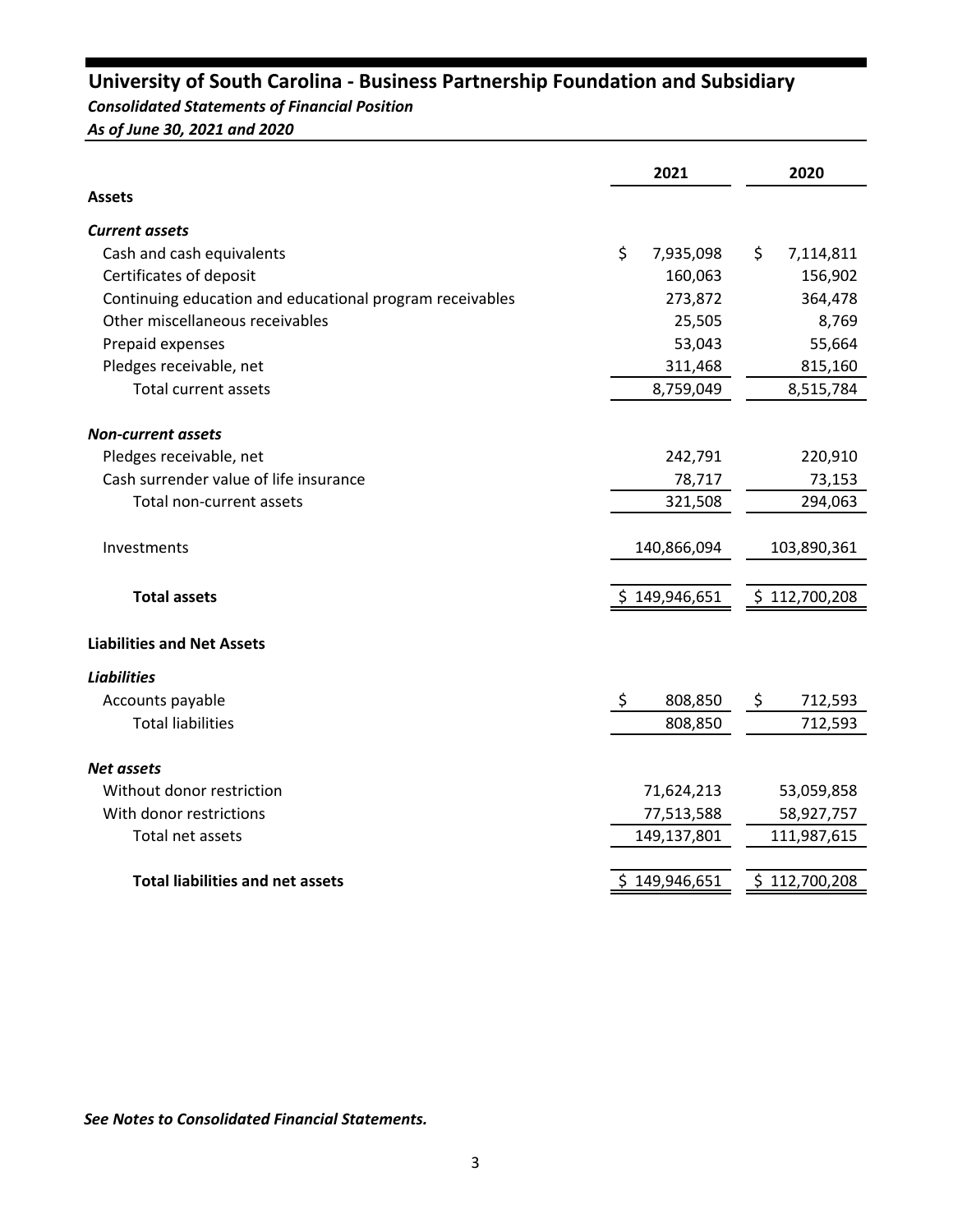#### <span id="page-5-0"></span> **University of South Carolina ‐ Business Partnership Foundation and Subsidiary**

*Consolidated Statement of Activities*

 *For the year ended June 30, 2021 (with comparative totals for 2020)*

|                                               | <b>Without Donor</b> |                     | <b>With Donor</b>   |    | <b>Total</b>  |    |               |
|-----------------------------------------------|----------------------|---------------------|---------------------|----|---------------|----|---------------|
|                                               |                      | <b>Restrictions</b> | <b>Restrictions</b> |    | 2021          |    | 2020          |
| <b>Revenues, Gains and Other Support</b>      |                      |                     |                     |    |               |    |               |
| Continuing education and educational programs | \$                   | 3,992,880           | \$                  | \$ | 3,992,880     | \$ | 3,858,707     |
| Contributions and grants received             |                      | 1,990,573           | 2,085,106           |    | 4,075,679     |    | 2,735,934     |
| Investment return                             |                      | 17,948,923          | 19,112,108          |    | 37,061,031    |    | 2,312,650     |
| Total                                         |                      | 23,932,376          | 21,197,214          |    | 45,129,590    |    | 8,907,291     |
| Net assets released from restrictions         |                      |                     |                     |    |               |    |               |
| <b>Transfers</b>                              |                      | 671,515             | (671, 515)          |    |               |    |               |
| Satisfaction of program restrictions          |                      | 1,939,868           | (1,939,868)         |    |               |    |               |
| Total revenues, gains and other support       |                      | 26,543,759          | 18,585,831          |    | 45,129,590    |    | 8,907,291     |
| <b>Expenses</b>                               |                      |                     |                     |    |               |    |               |
| Program services                              |                      |                     |                     |    |               |    |               |
| Continuing education and educational programs |                      | 3,318,524           |                     |    | 3,318,524     |    | 3,942,231     |
| Academic support                              |                      | 953,169             |                     |    | 953,169       |    | 1,021,442     |
| Scholarships and student assistance           |                      | 2,326,102           |                     |    | 2,326,102     |    | 2,443,827     |
| External relations, events and other          |                      | 513,197             |                     |    | 513,197       |    | 1,022,665     |
| Total program services                        |                      | 7,110,992           |                     |    | 7,110,992     |    | 8,430,165     |
| Supporting services                           |                      |                     |                     |    |               |    |               |
| Administration                                |                      | 868,412             |                     |    | 868,412       |    | 873,966       |
| <b>Total expenses</b>                         |                      | 7,979,404           |                     |    | 7,979,404     |    | 9,304,131     |
| Change in net assets                          |                      | 18,564,355          | 18,585,831          |    | 37,150,186    |    | (396, 840)    |
| Net assets, beginning of year                 |                      | 53,059,858          | 58,927,757          |    | 111,987,615   |    | 112,384,455   |
| Net assets, end of year                       | \$                   | 71,624,213          | \$<br>77,513,588    |    | \$149,137,801 |    | \$111,987,615 |

 *See Notes to Consolidated Financial Statements.*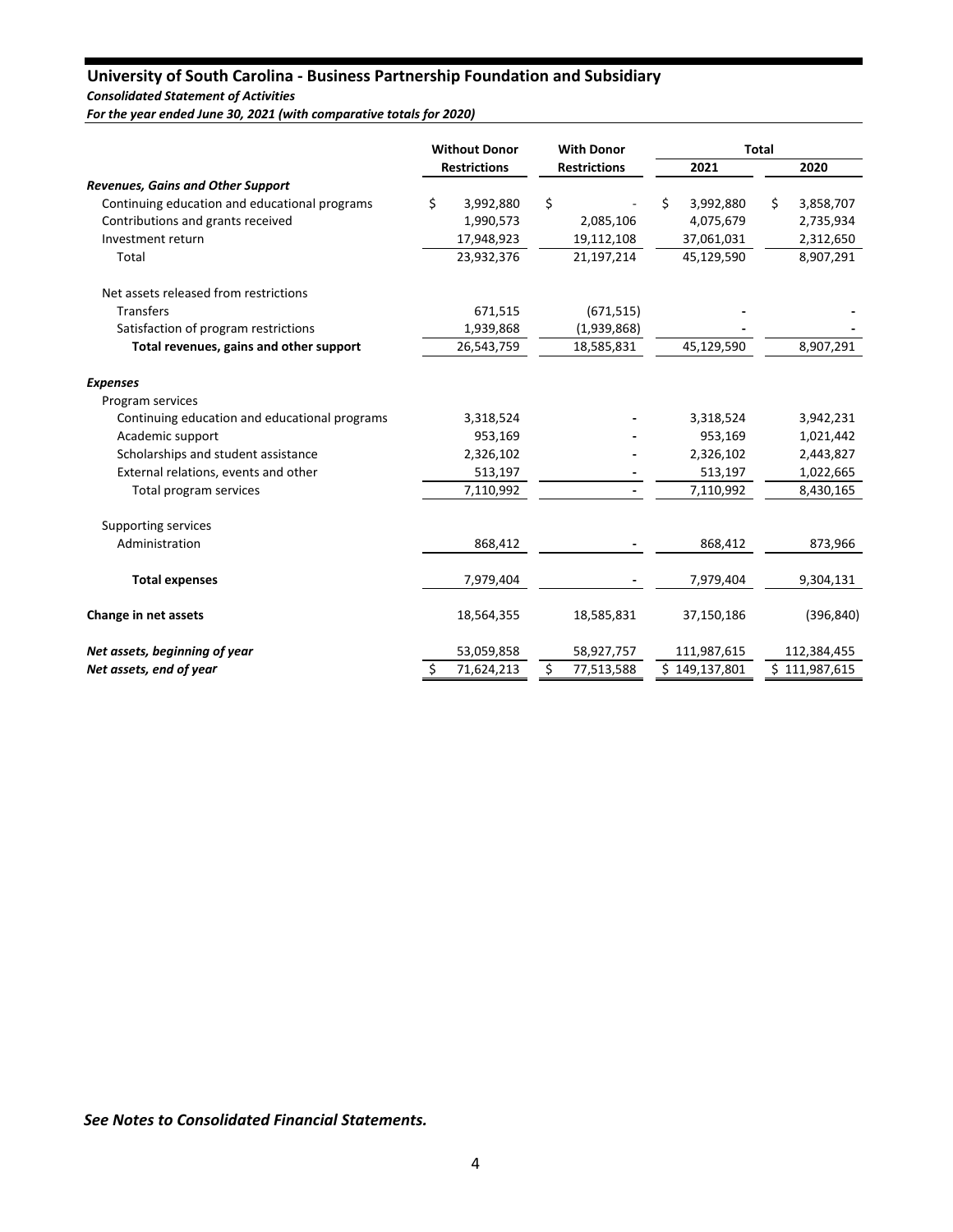## <span id="page-6-0"></span> **University of South Carolina ‐ Business Partnership Foundation and Subsidiary**

*Consolidated Statements of Cash Flows*

*For the years ended June 30, 2021 and 2020*

|                                                         | 2021             | 2020             |
|---------------------------------------------------------|------------------|------------------|
| Cash flows from operating activities                    |                  |                  |
| Change in net assets                                    | 37,150,186<br>\$ | \$<br>(396, 840) |
| Adjustments to reconcile change in net assets to        |                  |                  |
| net cash provided by (used in) operating activities:    |                  |                  |
| Investment return                                       | (37,061,031)     | (2,312,650)      |
| Changes in deferred and accrued amounts:                |                  |                  |
| Decrease in pledges receivable                          | 481,811          | 827,161          |
| Decrease in continuing education programs receivable    | 90,606           | 352,130          |
| Increase in other miscellaneous receivables             | (16, 736)        | (8, 769)         |
| Decrease (increase) in prepaid expenses                 | 2,621            | (39, 414)        |
| Increase (decrease) in accounts payable                 | 96,257           | (724, 171)       |
| Contributions restricted for                            |                  |                  |
| special programs, projects and endowment                | (2,085,106)      | (1, 154, 165)    |
| Net cash used in operating activities                   | (1, 341, 392)    | (3,456,718)      |
| Cash flows used for investing activities                |                  |                  |
| Proceeds from sale of investments                       | 11,356,687       | 7,028,830        |
| Purchase of investments                                 | (11, 271, 389)   | (6,972,962)      |
| (Increase) decrease in certificates of deposit          | (3, 161)         | 201,568          |
| Increase in cash surrender value of life insurance      | (5, 564)         | (7,401)          |
| Net cash provided by investing activities               | 76,573           | 250,035          |
| <b>Cash flows from financing activities</b>             |                  |                  |
| Contributions restricted for special programs, projects |                  |                  |
| and endowments                                          | 2,085,106        | 1,154,165        |
| Net increase (decrease) in cash and cash equivalents    | 820,287          | (2,052,518)      |
| Cash and cash equivalents, beginning of year            | 7,114,811        | 9,167,329        |
| Cash and cash equivalents, end of year                  | 7,935,098        | \$<br>7,114,811  |

 *See Notes to Consolidated Financial Statements.*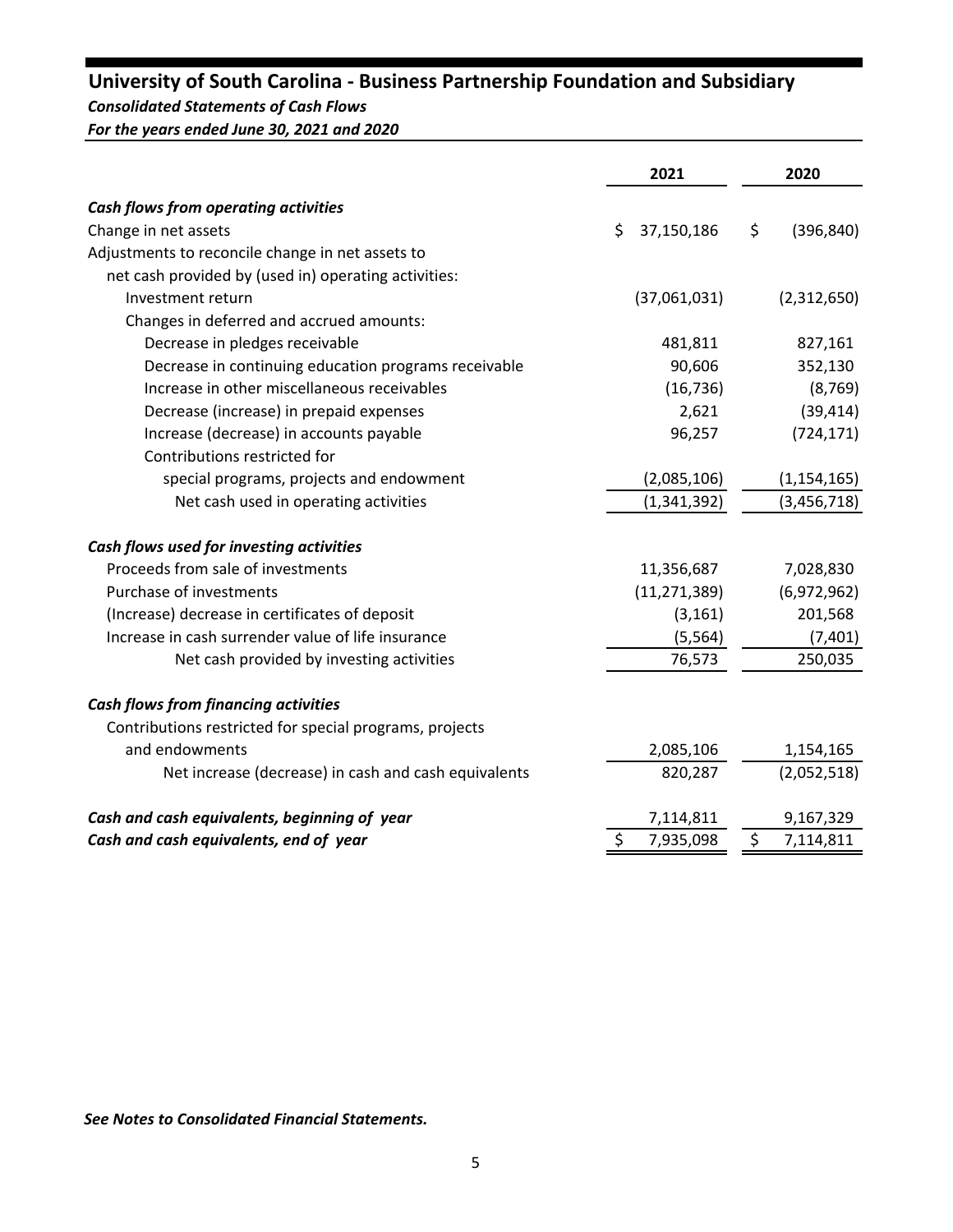<span id="page-7-0"></span>*June 30, 2021 and 2020*

#### **Note 1. Summary of Significant Accounting Policies and Activities**

#### *Nature of activities:*

 University of South Carolina ‐ Business Partnership Foundation (the "Foundation") is a non‐profit corporation organized on September 16, 1969, under the laws of the State of South Carolina for the purpose of establishing a continuing partnership between the University of South Carolina and the business community of South Carolina for the enhancement and improvement of the Darla Moore School of Business. The Foundation is exempt from income taxes under Section 501(c)(3) of the Internal Revenue Code.

#### *Principles of consolidation:*

 The Foundation established Corporate Solutions, LLC (LLC), a wholly owned subsidiary, to further the exempt purposes and objectives of the Foundation by assisting in the promotion of charitable, scientific, educational, and other programs.

#### *Financial statement presentation:*

The accompanying consolidated financial statements have been prepared on the accrual basis of accounting and are presented in conformity with accounting principles generally accepted in the United States of America ("GAAP"). The Foundation is required to report information regarding its financial position and activities according to two classes of net assets: net assets without donor restrictions and net assets with donor restrictions.

 The consolidated financial statements include prior year's consolidated statement of activities summarized in total, but not by net asset class. Such information does not include sufficient detail to constitute a presentation in conformity with generally accepted accounting principles. Accordingly, such information should be read in conjunction with the Foundation's consolidated statement of activities for the year ended June 30 of the prior year, from which the summarized information was derived.

#### *Net assets:*

 Net assets, revenues, gains, and losses are classified based on the existence or absence of donor‐imposed restrictions. Accordingly, net assets and changes therein are classified and reported as follows:

 **Net Assets Without Donor Restrictions** ‐ Net assets available for use in general operations and not subject to donor restrictions. The governing board has designated, from net assets without donor restrictions, net assets for Board‐designated endowments. See Note 9.

 **Net Assets With Donor Restrictions** ‐ Net assets subject to donor restrictions. Some donor‐imposed restrictions are temporary in nature, such as those that will be met by the passage of time or other events specified by the donor. Other donor‐imposed restrictions are perpetual in nature, where the donor stipulates that resources be maintained in perpetuity. Donor‐imposed restrictions are released when a restriction expires, that is, when the stipulated time has elapsed, when the stipulated purpose for which the resource was restricted has been fulfilled, or both.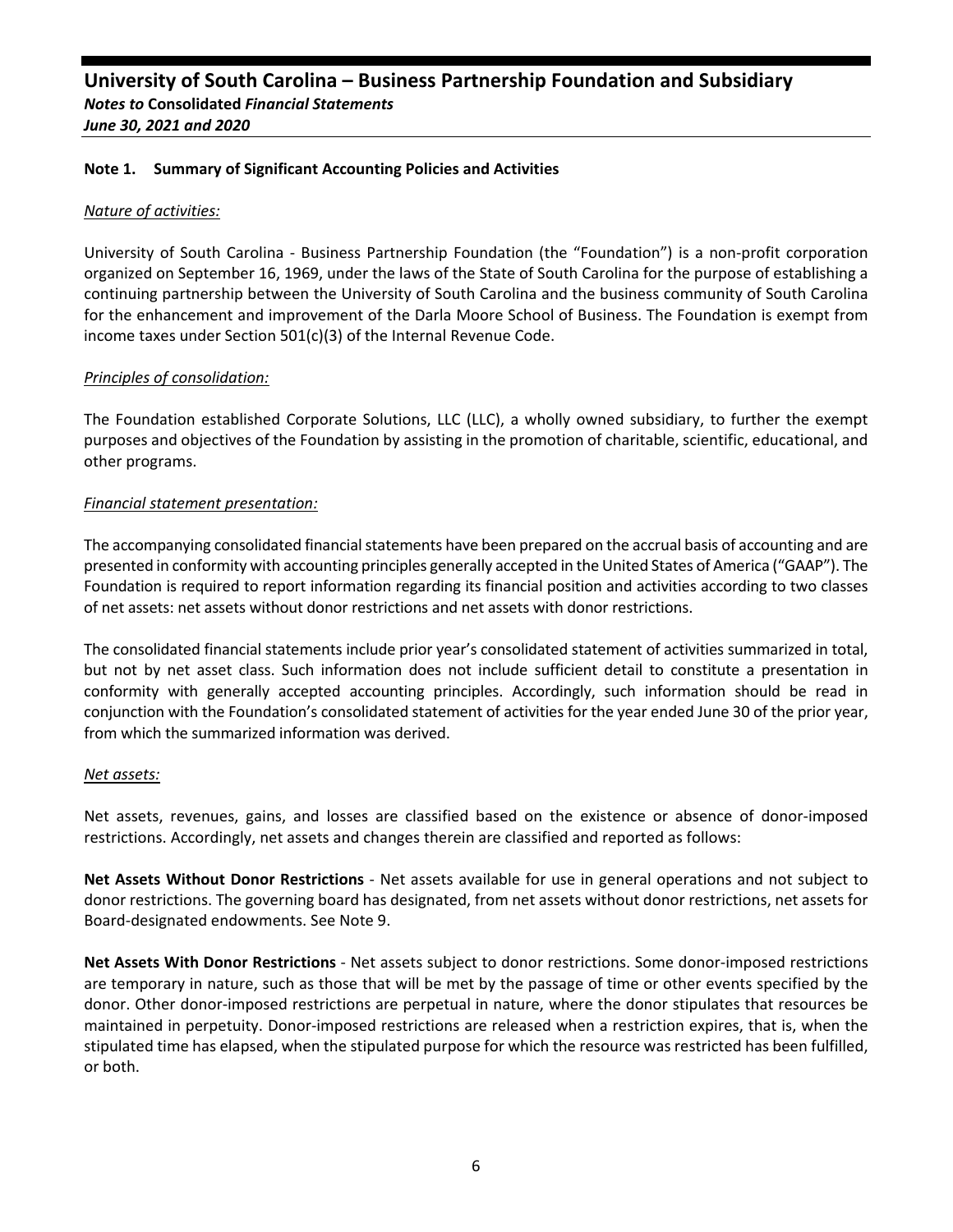#### **Note 1. Summary of Significant Accounting Policies and Activities, Continued**

#### *Net assets, continued:*

 Expenditures that relate to the fulfillment of time and purpose restrictions are shown as a reduction in revenue with donor restrictions as net assets released from restrictions.

 Unrealized and realized gains and losses, and dividends and interest from investing activities may be included in either of these net asset classifications depending on donor-imposed restrictions and the Foundation's interpretation of relevant state law.

#### *Operations:*

 Operations include the revenues and expenses associated with the ongoing programs of the Foundation. It receives income from investments, educational programs, academic center fees, gifts, and other miscellaneous income.

#### *Cash and cash equivalents:*

 For purposes of reporting the statement of cash flows, the Foundation considers all highly liquid debt instruments purchased with an original maturity of three months or less to be cash equivalents. Cash and cash equivalents consist of cash held in checking and overnight investment accounts.

 All cash and highly liquid financial instruments with original maturities of three months or less, which are neither held for nor restricted by donors for long‐term purposes, are considered to be cash and cash equivalents. Cash and highly liquid financial instruments restricted to projects, endowments that are perpetual in nature, or other long‐term purposes are excluded from this definition.

#### *Continuing education and educational program receivables and other miscellaneous receivables:*

 Continuing education and educational program receivables and other miscellaneous receivables consist primarily of non‐interest‐bearing amounts due for miscellaneous gifts, operations of the Foundation, continuing education and educational programs. These receivables are generally collected within a year. The allowance for uncollectible receivables is recorded based on certain percentages of aged receivables, which are determined based on historical experience and management's assessment of the general financial conditions affecting the Foundation's receivables base. If actual collections experience changes, revisions to the allowance may be required. After all attempts to collect a receivable have failed, the receivable is written off against the allowance. Management believes that all of these receivables are fully collectible at June 30, 2021 and 2020, and, therefore, there are no allowances for uncollectible amounts on continuing education and educational program receivables and miscellaneous receivables.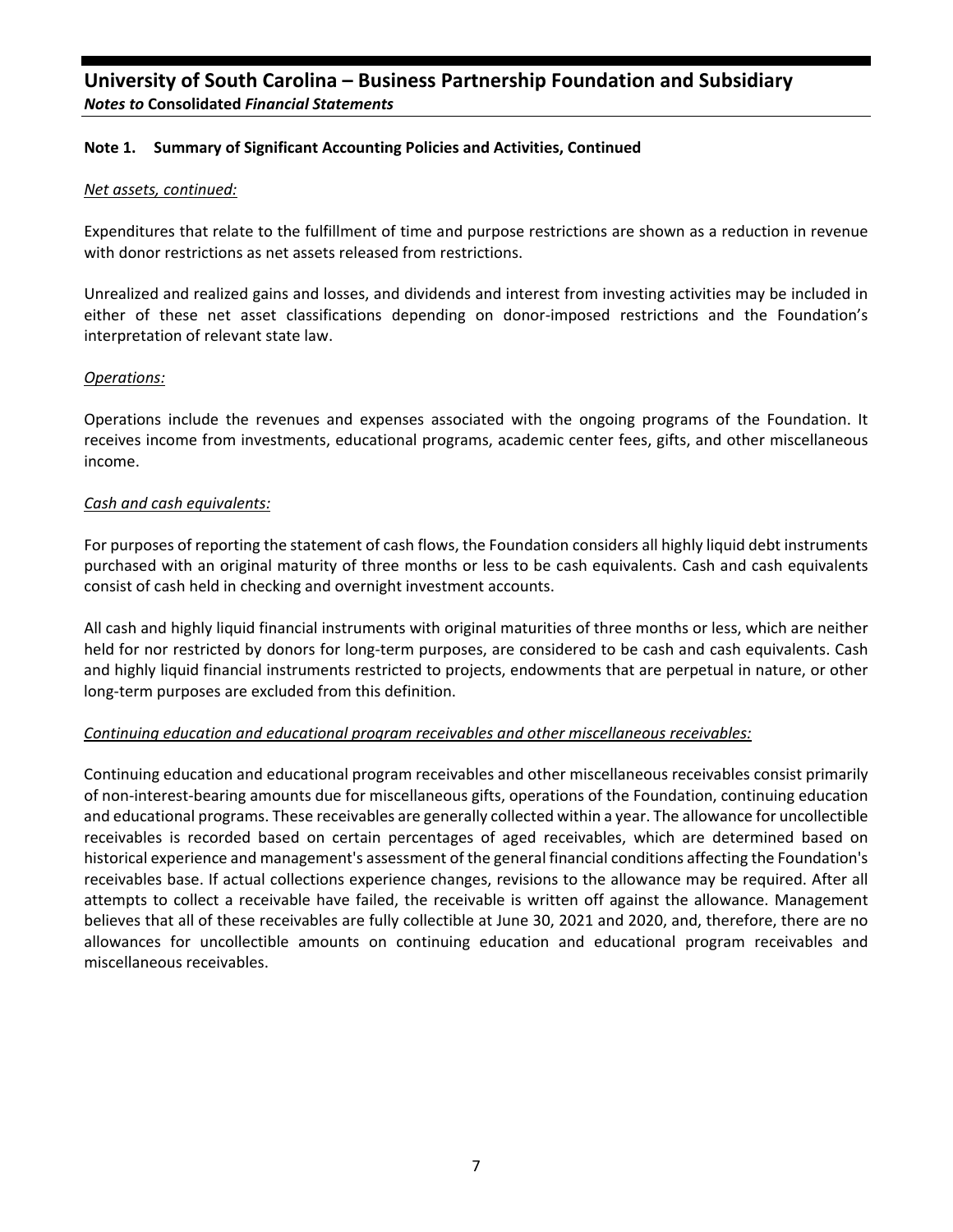#### **Note 1. Summary of Significant Accounting Policies and Activities, Continued**

#### *Pledges receivable:*

 The Foundation records unconditional promises to give that are expected to be collected within one year at net realizable value. Unconditional promises to give expected to be collected in future years are initially recorded at fair value using present value techniques incorporating risk‐adjusted discount rates designed to reflect the assumptions market participants would use in pricing the asset. In subsequent years, amortization of the discounts is included in contribution revenue in the statement of activities. Unconditional promises to give are stated net of an allowance for doubtful accounts. The Foundation determines the allowance for uncollectible promises to give based on historical experience, an assessment of economic conditions, and a review of subsequent collections.

#### *Cash surrender value of life insurance:*

 Cash surrender value of life insurance consists of life insurance policies purchased by the donor where the Foundation is named as owner and beneficiary of the policy. The assets contributed under these life insurance policies are carried at fair value approximated by the cash surrender value, net of any policy loans.

 The life insurance policy cash surrender value is updated annually and changes in value are recorded as a change in cash surrender value of life insurance in the consolidated statements of activities.

#### *Investments:*

 The Foundation's investments consist of money market funds, marketable equity and debt securities carried at fair value and alternative investments (including hedge funds and private equity partnerships), which are carried at capital account value or net asset value. Cash and money market funds held in the investment portfolio are a part of the diversification strategies established by the investment policy. Investment income or loss (including gains and losses on investments, interest, and dividends) is included in the consolidated statements of activities as increases or decreases in net assets without donor restriction unless the income or loss is restricted by donor or law. Securities or other investments donated are recorded at their market value at the date of the gift.

 The Foundation's Board of Trustees approved investment policy defines the asset allocation for the operating and endowment investment pools and also the spending allocation from the endowment investment pool. With the exception of certain contributions that are separately invested, all restricted endowment contributions are invested on a pooled accounting basis.

 Based on interpretation of donor‐imposed restrictions and applicable state law, the endowment investment pool total investment return including appreciation, depreciation, income, expenses and fees is allocated to the various funds on a weighted average of invested funds balances at estimated values. The approved endowment spending allocation is defined in greater detail in Note 9.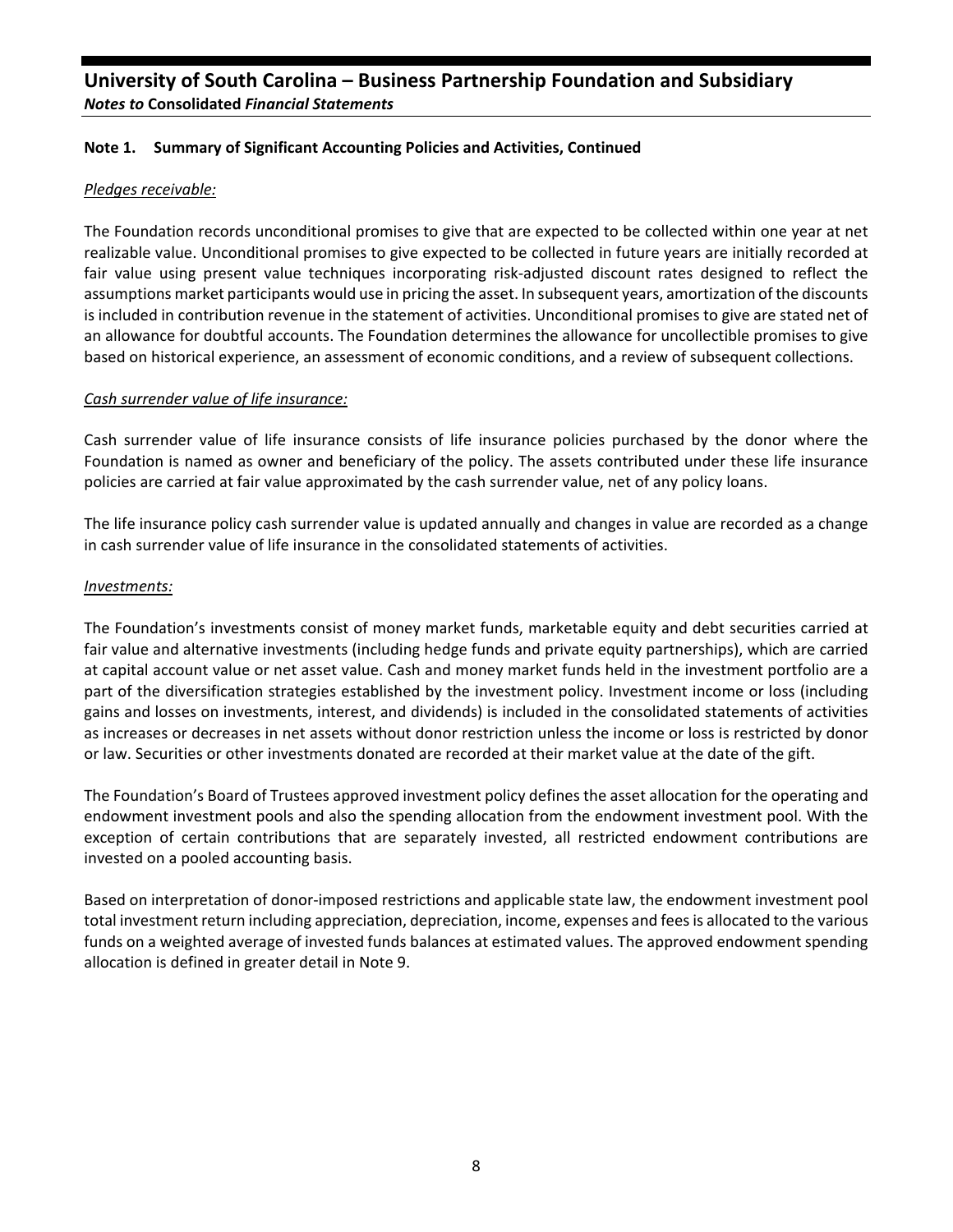#### **Note 1. Summary of Significant Accounting Policies and Activities, Continued**

#### *Fair value of financial instruments:*

 The estimated fair values of the Foundation's short‐term financial instruments, including cash, cash equivalents, other accounts receivable and accounts payable arising in the ordinary course of business, approximate their individual carrying amounts due to the relatively short period of time between their origination and expected realization. The Foundation also holds other financial instruments for which the fair values are disclosed in Note 4.

#### *Revenue and revenue recognition:*

 Revenue is recognized when earned. Continuing education and educational program fees received in advance are deferred to the applicable period in which the related services are performed, or expenditures are incurred, respectively. Contributions are recognized when cash, securities, other assets, or an unconditional promise to give is received. Conditional promises to give are not recognized until the conditions on which they depend have been substantially met. Three contributors accounted for 47 percent and four contributors accounted for 28 percent of total contributions revenue for the years ended June 30, 2021 and 2020, respectively.

#### *Donated services and in‐kind contributions:*

 A number of volunteers have donated an undetermined number of hours to the Foundation's program services during the year; however, the consolidated financial statements do not reflect the value of these contributed services because they do not meet recognition criteria prescribed by GAAP. Contributed goods are recorded at fair value at the date of donation. No significant contributions of such goods or services were received during the years ended June 30, 2021 and 2020, respectively.

#### *Concentrations of credit and market risk:*

 Financial instruments that potentially expose the Foundation to concentrations of credit and market risk consist primarily of cash equivalents and investments. Cash equivalents are maintained at high‐quality financial institutions and credit exposure is limited to any one institution when bank deposits exceed federally insured limits. The Foundation has not experienced any losses on its cash equivalents.

 The Foundation invests in professionally managed portfolios that contain equities, mutual funds and money market funds. Such investments are exposed to various risks such as interest rate, market and credit. Due to the level of risk associated with such investments and the level of uncertainty related to changes in the value of such investments, it is at least reasonably possible that changes in risks in the near term would materially affect investment balances and the amounts reported in the consolidated financial statements.

#### *Income taxes:*

 The Foundation is exempt from federal income tax under Section 501(c)(3) of the Internal Revenue Code. However, income from certain activities not directly related to the Foundation's tax‐exempt purpose is subject to taxation as unrelated business income. In addition, the Foundation qualifies for the charitable contribution deduction under Section 170(b)(1)(A) and has been classified as an organization other than a private foundation under Section 509(a)(2).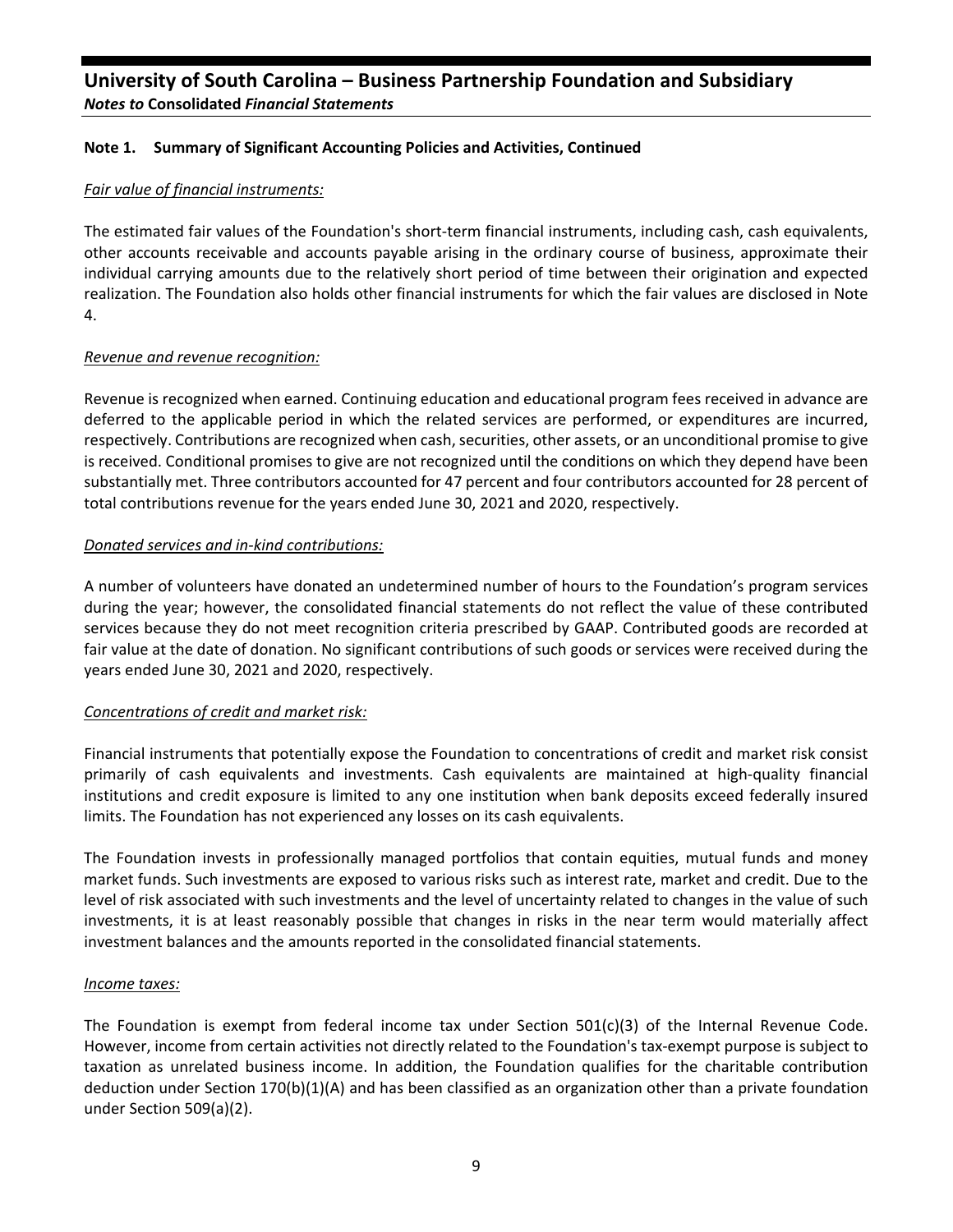#### **Note 1. Summary of Significant Accounting Policies and Activities, Continued**

#### *Income taxes, continued:*

 Management evaluated the Foundation'stax positions and concluded that the Foundation had taken no uncertain tax positions that require adjustment to the consolidated financial statements to comply with the provisions of this guidance.

#### *Use of estimates:*

 The preparation of consolidated financial statements in conformity with GAAP requires management to make estimates and assumptions that affect the reported amounts of assets and liabilities at the date of the consolidated financial statements and the reported amounts of revenues and expenses during the reporting period. Actual results could differ from those estimates.

#### *Reclassification of net assets:*

 At times, the Foundation receives requests from donors to change the use for which the donor's original gift was intended. These donor requests are reviewed by the Foundation for approval, and if approved, may result in the reclassification of net assets between net assets without donor restrictions and net assets with donor restrictions.

#### *Reclassifications:*

 Certain reclassifications have been made to the prior year's consolidated financial statements to conform to the current year presentation. These reclassifications had no effect on previously reported results of operations or net assets.

#### *Functional allocation of expenses:*

 The costs of program and supporting services activities have been summarized on the functional basis in the consolidated statements of activities. Note 10 presents the natural classification detail of expenses by function. Accordingly, certain costs have been allocated among the programs and supporting services benefited.

#### *Adoption of a new accounting standard:*

  In May 2014, the FASB issued Accounting Standards Update ("ASU") No. 2014‐09, *Revenue from Contracts with Customers (Topic 606)*, which supersedes the guidance in former *Topic 605*, *Revenue Recognition*, and requires entities to recognize revenue when control of the promised goods or services is transferred to customers at an amount that reflects the consideration to which the entity expects to be entitled to in exchange for those goods and services. The Foundation adopted this new accounting standard and all the related amendments as of June 30, 2021, using the modified retrospective method. The new standard did not impact the Foundation'srecognition of revenue from any material revenue streams. Thus, the comparative period information has not been restated and continues to be reported under the accounting standard in effect for those periods. The adoption of the new standard had no impact on the Foundation's consolidated financial statements.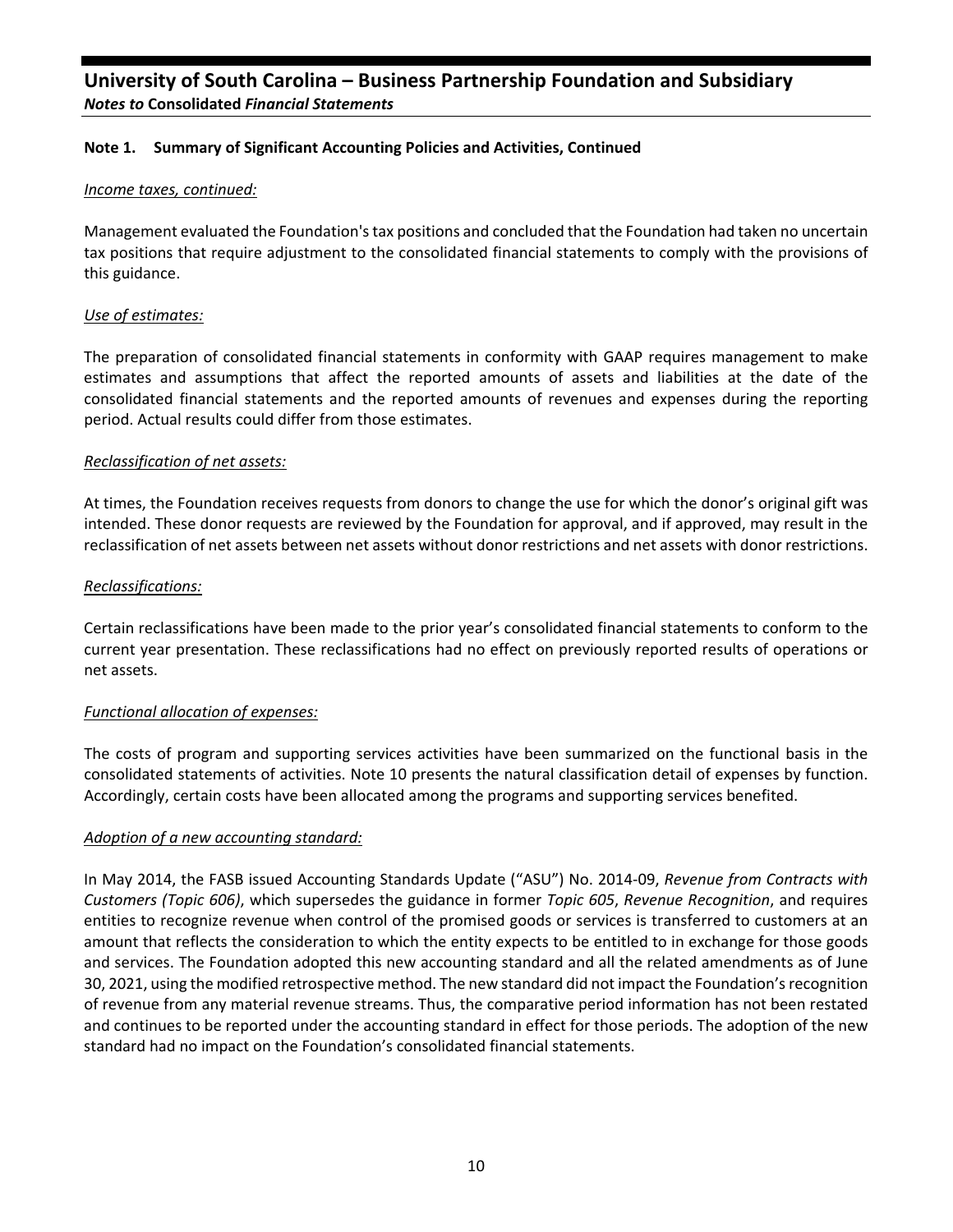#### **Note 1. Summary of Significant Accounting Policies and Activities, Continued**

#### *Recent accounting pronouncements:*

  In February 2016, the FASB issued ASU 2016‐02, *Leases (Topic 842)*, to increase transparency and comparability among organizations by recognizing lease assets and lease liabilities on the statement of financial position and disclosing key information about leasing arrangements. ASU 2016‐02 was effective for financial statements issued for fiscal years beginning after December 15, 2019.

 In June 2020, the FASB issued ASU 2020‐05 to allow for the deferral of the implementation date of ASU 2016‐02 for one year for entities that have not yet issued their financial statements. ASU 2016‐02 is now effective for fiscal years beginning after December 31, 2021. The Foundation is currently in the process of evaluating the impact of adoption of this guidance on the consolidated financial statements.

 Other accounting standards that have been issued or proposed by the FASB or other standards‐setting bodies are not expected to have a material impact on the Foundation's net assets or changes in net assets.

#### **Note 2. Related Party Transactions**

 The Foundation makes payments to the University of South Carolina (USC) for payroll and fringe benefits, scholarships, fellowships, supplies, printing, postage, and other expenses incurred by the Foundation and the LLC. These payments are \$5,151,296 and \$5,445,588 for the years ended June 30, 2021 and 2020, respectively. Amounts owed to USC that were included in accounts payable were \$345,325 and \$512,794 for the years ended June 30, 2021 and 2020, respectively.

 The Foundation makes payments to the University of South Carolina Educational Foundation (USCEF) for investment fees, Blackbaud maintenance, server costs and other expenses. These payments are \$104,276 and \$82,464 for the years ended June 30, 2021 and 2020, respectively. Amounts owed to USCEF that were included in accounts payable were \$72,375 and \$800 for the years ended June 30, 2021 and 2020, respectively.

#### **Note 3. Investments**

The Foundation participates in a pooling of investments with other foundations of the University of South Carolina, collectively known as the University Foundations. The Foundation also has non‐pooled investments, which are held directly at the Foundation.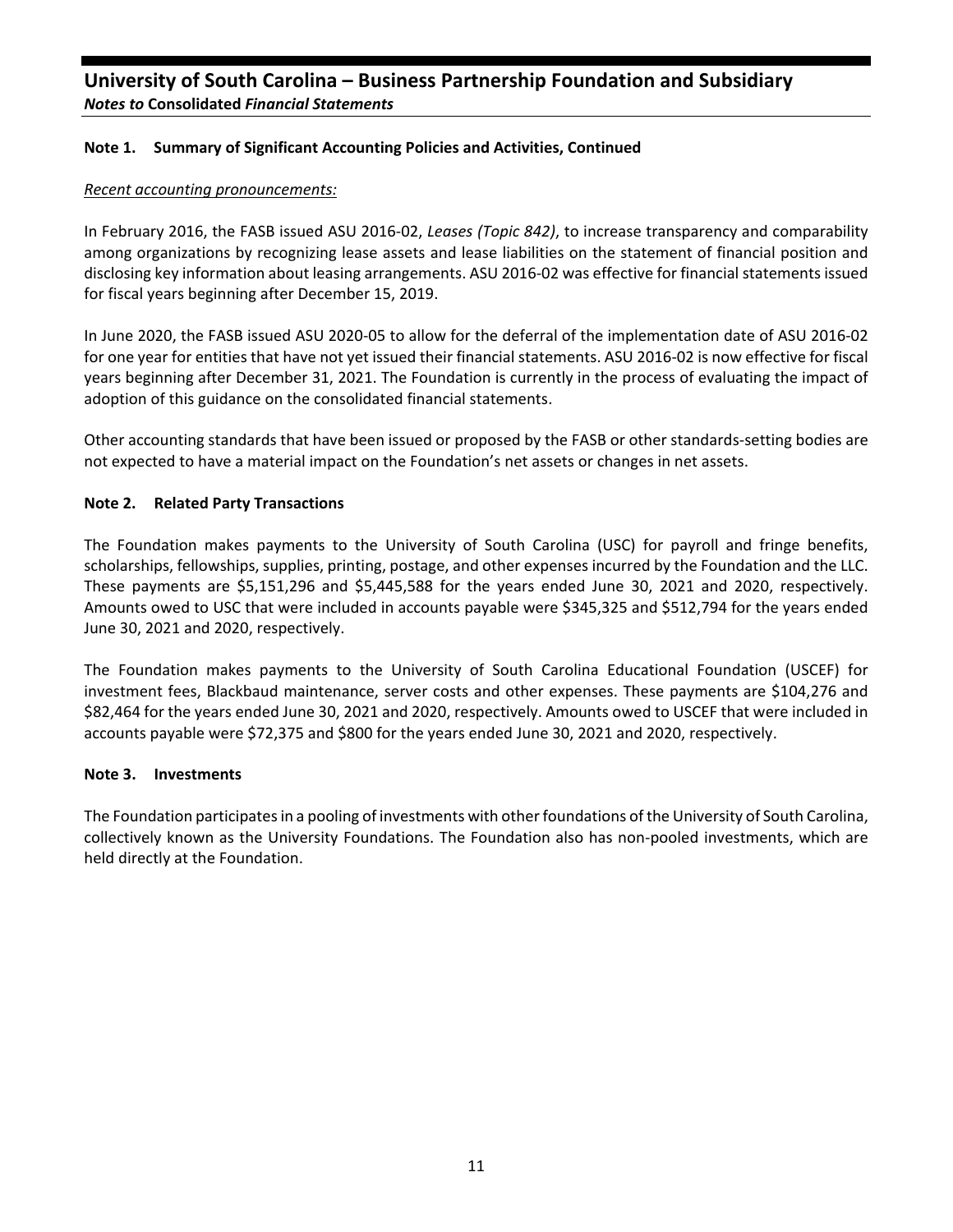#### **Note 3. Investments, Continued**

Investment income is comprised of the following for the years ending June 30, 2021 and 2020:

|                                                        |           | June 30, 2021     |     |                                    |    |               |    |               |
|--------------------------------------------------------|-----------|-------------------|-----|------------------------------------|----|---------------|----|---------------|
|                                                        |           | <b>Operations</b> |     | <b>LT Investments Restrictions</b> |    |               |    | <b>Total</b>  |
| Dividends and interest, net                            | \$        | 9,779             | -\$ | 869,089                            | \$ | 918,009       | \$ | 1,796,877     |
| Realized gains                                         |           | 1,267             |     | 1,972,713                          |    | 1,956,775     |    | 3,930,755     |
| Unrealized gains                                       |           |                   |     | 15,096,075                         |    | 16,237,324    |    | 31,333,399    |
| Total investment return                                |           | 11,046            |     | 17,937,877                         |    | 19,112,108    |    | 37,061,031    |
| Investment return designated                           |           |                   |     |                                    |    |               |    |               |
| for current operations                                 |           | (11,046)          |     |                                    |    |               |    | (11, 046)     |
| Investment income reduced<br>by amounts designated for |           |                   |     |                                    |    |               |    |               |
| current operations                                     | <u>\$</u> |                   | S.  | 17,937,877                         |    | \$19,112,108  |    | \$ 37,049,985 |
|                                                        |           |                   |     | June 30, 2020                      |    |               |    |               |
|                                                        |           | <b>Operations</b> |     | <b>LT Investments Restrictions</b> |    |               |    | <b>Total</b>  |
| Dividends and interest, net                            | \$        | 46,419 \$         |     | 940,406                            | \$ | 1,054,284     | \$ | 2,041,109     |
| Realized gains (losses)                                |           | (110)             |     | 4,350,959                          |    | 4,900,977     |    | 9,251,826     |
| <b>Unrealized losses</b>                               |           |                   |     | (4, 202, 857)                      |    | (4, 777, 428) |    | (8,980,285)   |
| Total investment return                                |           | 46,309            |     | 1,088,508                          |    | 1,177,833     |    | 2,312,650     |
| Investment return designated                           |           |                   |     |                                    |    |               |    |               |
| for current operations                                 |           | (46, 309)         |     |                                    |    |               |    | (46, 309)     |
| Investment income reduced<br>by amounts designated for |           |                   |     |                                    |    |               |    |               |
| current operations                                     | \$        |                   |     | 1,088,508                          | \$ | 1,177,833     | \$ | 2,266,341     |
|                                                        |           |                   |     |                                    |    |               |    |               |

Investment and advisory fees are netted against dividends and interest.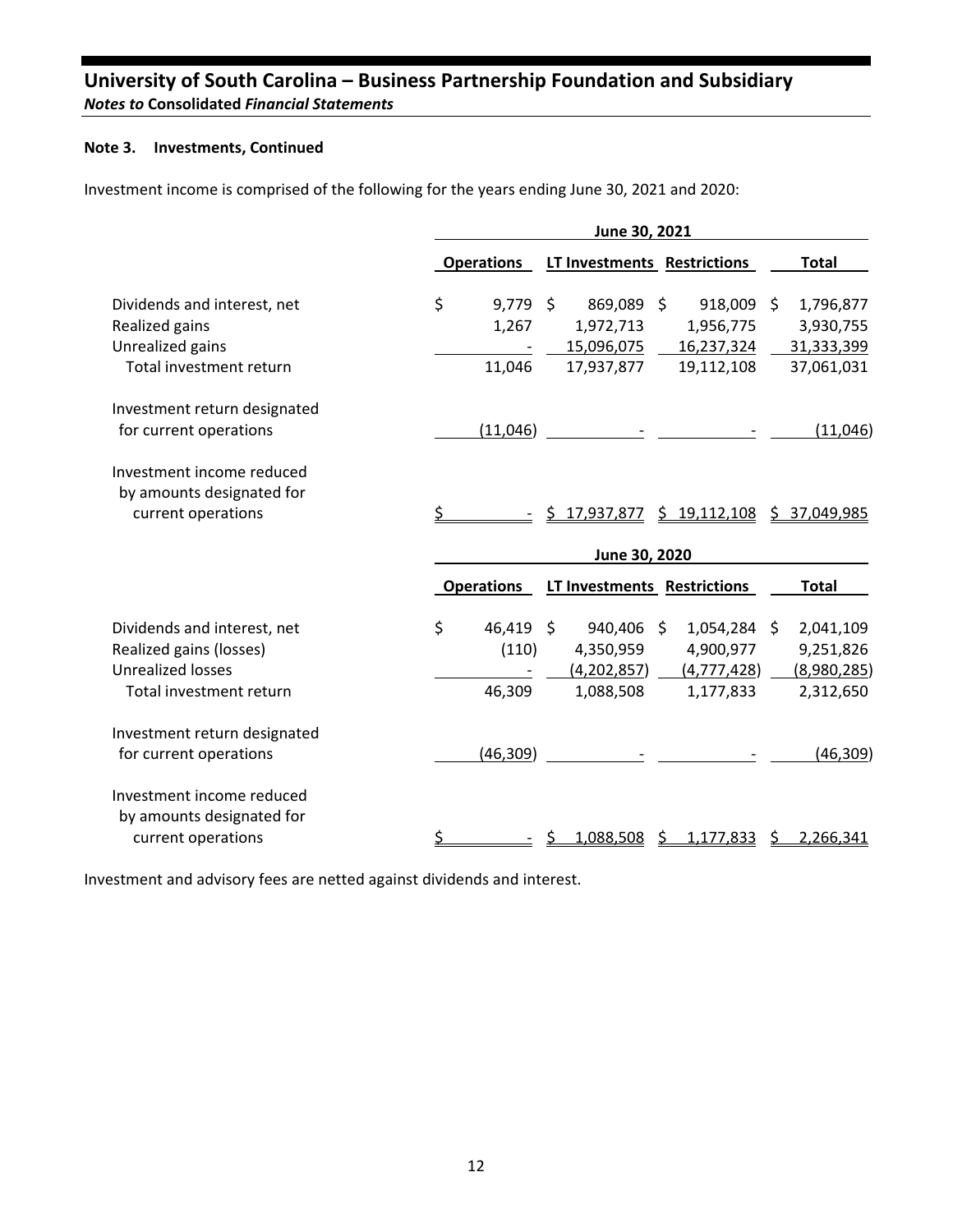#### **Note 3. Investments, Continued**

Investments are comprised of the following for the years ending June 30, 2021 and 2020:

| <b>Market Value</b> |           |                                                                                 |               |
|---------------------|-----------|---------------------------------------------------------------------------------|---------------|
|                     | 2021      |                                                                                 | 2020          |
|                     |           |                                                                                 |               |
| \$                  |           |                                                                                 | 356,642       |
|                     |           |                                                                                 | 78,516,095    |
|                     |           |                                                                                 | 15,248,599    |
|                     |           |                                                                                 | 8,573,681     |
|                     |           |                                                                                 | 102,695,017   |
|                     |           |                                                                                 |               |
|                     | 36,381    |                                                                                 | 151,160       |
|                     | 1,445,746 |                                                                                 | 1,044,184     |
|                     | 1,482,127 |                                                                                 | 1,195,344     |
|                     |           |                                                                                 | \$103,890,361 |
|                     |           | 105,997,006<br>19,628,692<br>13,501,199<br>139,383,967<br><u>\$ 140,866,094</u> | 257,070 \$    |

#### **Note 4. Fair Value Measurements**

The Foundation follows FASB's fair value measurements and disclosure guidance, which provides a framework for measuring fair value under generally accepted accounting principles. This guidance applies to all financial instruments that are being measured and reported on a fair value basis.

As defined in the FASB issued guidance, fair value is the price that would be received to sell an asset or paid to transfer a liability in an orderly transaction between market participants at the measurement date. In determining fair value, the Foundation uses various methods including market, income, and cost approaches.

Based on these approaches, the Foundation often utilizes certain assumptions that market participants would use in pricing the assets or liability, including assumptions about risk and or the risks inherent in the inputs to the valuation technique. These inputs can be readily observable, market corroborated, or generally unobservable inputs. The Foundation utilizes valuation techniques that maximize the use of observable inputs and minimize the use of unobservable inputs. Based on the observability of the inputs used in the valuation techniques, the Foundation is required to provide the following information according to the fair value hierarchy. The fair value hierarchy ranks the quality and reliability of the information used to determine fair values. Financial assets and liabilities carried at fair value will be classified and disclosed in one of the following three categories:

- Level 1: Valuations for assets and liabilities traded in active markets, such as the New York Stock Exchange. Valuations are obtained from readily available pricing sources for market transactions involving identical assets or liabilities.
- Level 2: Valuations for assets and liabilities traded in less active dealer or broker markets. Valuations are obtained from third party pricing services for identical or similar assets or liabilities.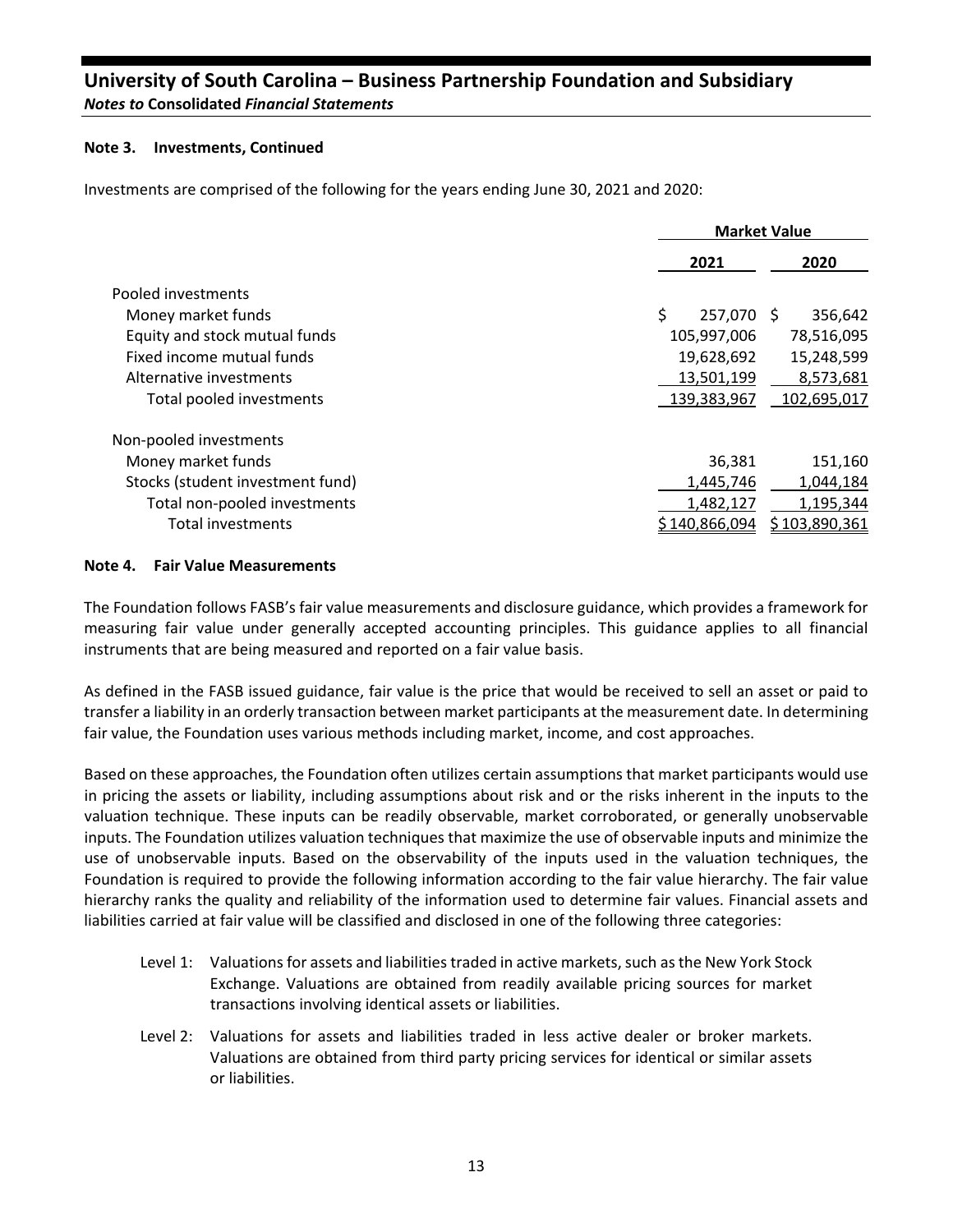#### **Note 4. Fair Value Measurements, Continued**

 Level 3: Valuations for assets and liabilities that are derived from other valuation methodologies, including option pricing models, discounted cash flow models and similar techniques, and not based on market exchange, dealer, or broker‐traded transactions. Level 3 valuations incorporate certain assumptions and projections in determining the fair value assigned to such assets and liabilities.

 The preceding methods described may produce a fair value calculation that may not be indicative of net realizable value or reflective of future fair values.

 Furthermore, although the Foundation believes its valuation methods are appropriate and consistent with other market participants, the use of different methodologies or assumptions to determine the fair value of certain financial instruments could result in a different fair value measurement at the reporting date. For the years ended June 30, 2021 and 2020, the application of valuation techniques applied to similar assets and liabilities has been consistent.

 The following table sets forth by level, within the fair value hierarchy, the Foundation's assets and liabilities at fair value as of June 30:

|                      |                   | 2021      |                                                            |                   |
|----------------------|-------------------|-----------|------------------------------------------------------------|-------------------|
| Level 1              |                   | Level 3   | <b>NAV</b><br><b>Practical</b><br>Expedient <sup>(a)</sup> | Total             |
|                      |                   |           |                                                            |                   |
|                      | - \$              |           |                                                            | $-$ \$125,882,769 |
|                      |                   | 1,310,552 | 12,190,646                                                 | 13,501,198        |
|                      |                   |           |                                                            |                   |
|                      |                   |           |                                                            |                   |
| 1,482,127            |                   |           |                                                            | 1,482,127         |
| <u>\$127,364,896</u> |                   | 1,310,552 | 12,190,646                                                 | \$140,866,094     |
|                      | $$125,882,769$ \$ | Level 2   |                                                            | - \$              |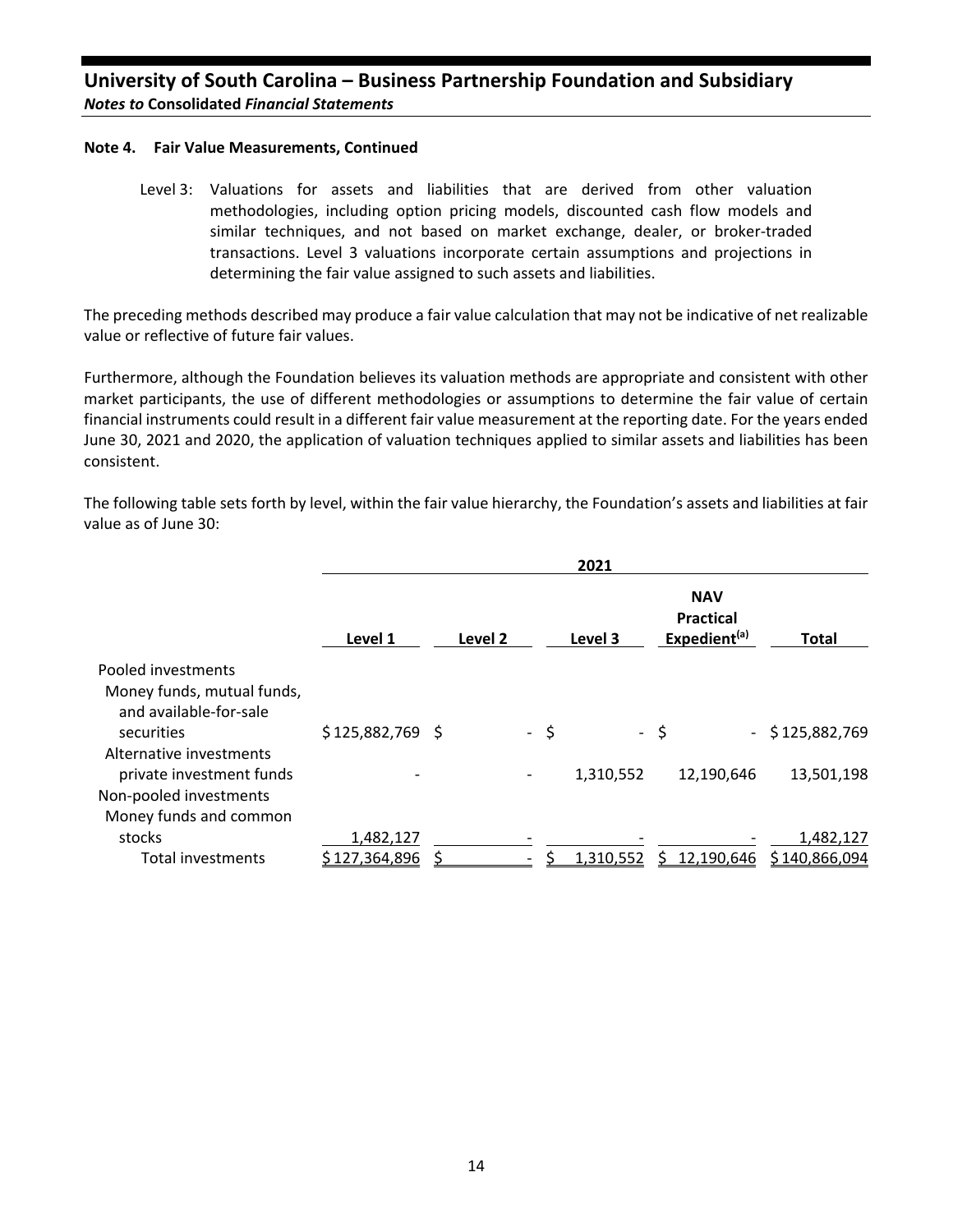# **Note 4. Fair Value Measurements, Continued 2020**

|                            | Level 1       | Level 2 |      | Level 3 | <b>NAV</b><br><b>Practical</b><br>Expedient <sup>(a)</sup> | Total         |
|----------------------------|---------------|---------|------|---------|------------------------------------------------------------|---------------|
| Pooled investments         |               |         |      |         |                                                            |               |
| Money funds, mutual funds, |               |         |      |         |                                                            |               |
| and available-for-sale     |               |         |      |         |                                                            |               |
| securities                 | 94,121,336 \$ |         | - \$ |         | - \$<br>$\overline{\phantom{a}}$                           | \$94,121,336  |
| Alternative investments    |               |         |      |         |                                                            |               |
| private investment funds   |               |         |      | 784,253 | 7,789,428                                                  | 8,573,681     |
| Non-pooled investments     |               |         |      |         |                                                            |               |
| Money funds and common     |               |         |      |         |                                                            |               |
| stocks                     | 1,195,344     |         |      |         |                                                            | 1,195,344     |
| <b>Total investments</b>   | 95,316,680    |         |      | 784.253 | 7,789,428                                                  | \$103,890,361 |

<sup>(a)</sup> In accordance with Topic 820, certain investments that were measured at net asset value ('NAV") per share (or its equivalent) have not been classified in the fair value hierarchy. The fair value amounts presented in this table are intended to permit reconciliation of the fair value to the line items presented in the consolidated statement of financial position.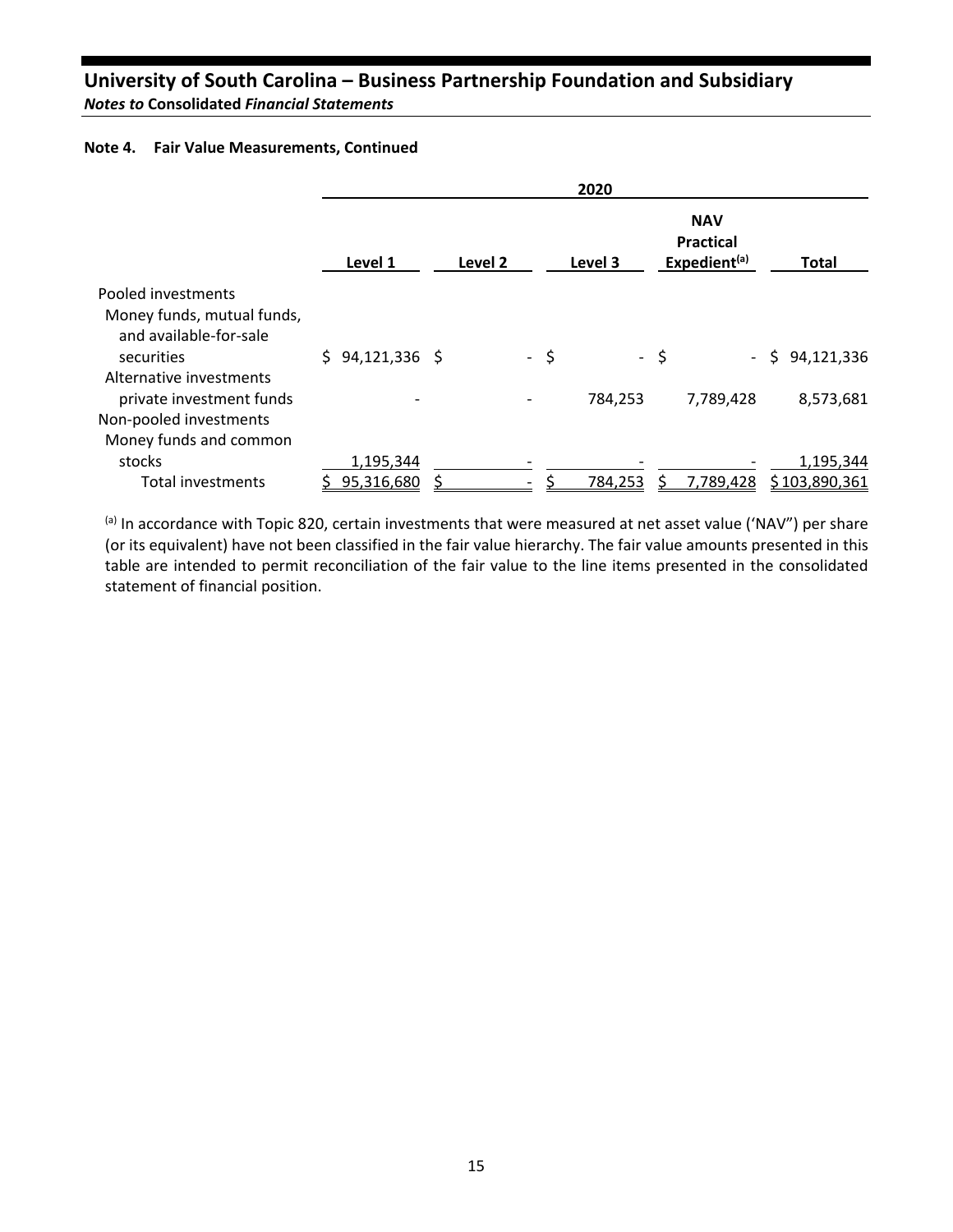#### **Note 4. Fair Value Measurements, Continued**

Changes in Level 3 fair value measurement using significant unobservable inputs as of June 30 were as follows:

|                                             | <b>Private Equity</b> |           |  |                |
|---------------------------------------------|-----------------------|-----------|--|----------------|
|                                             |                       | 2021      |  | 2020           |
| Beginning balance                           |                       | 784.253   |  | 1,000,166      |
| Total realized/unrealized gains or (losses) |                       |           |  |                |
| included in changes in net assets           |                       | 210,778   |  | (188,003)      |
| Purchases, issuances, and settlements       |                       | 419,978   |  | 75,545         |
| Management fee (Investment advisory fee)    |                       | (6, 879)  |  | (2,662)        |
| Cash out of dividends/realized gains        |                       | (97, 578) |  | (100,793)      |
| <b>Ending balance</b>                       |                       | 1,310,552 |  | <u>784,253</u> |

 The investments reported as Level 3 methods and measured at NAV for determining fair value consist of partnerships for which the ownership terms and conditions restrict the marketability of the investments resulting in the valuation method previously described. The following describes the restrictions to assist in the assessment of the investment holdings:

Hedge Funds - The Foundation holds ownership shares in several hedge funds with investment strategies including fund to fund long/short equity managers. Management believes that the investment strategies employed and availability of other Foundation resources allow the Foundation to be unaffected by the liquidity restrictions.

 **Private Equity Partnerships** ‐ The Foundation holds ownership positions in four partnerships with investment strategies of investing in private equity (distressed companies) and private energy funds. The Foundation cannot redeem its investment in these funds until the final liquidation of the partnerships.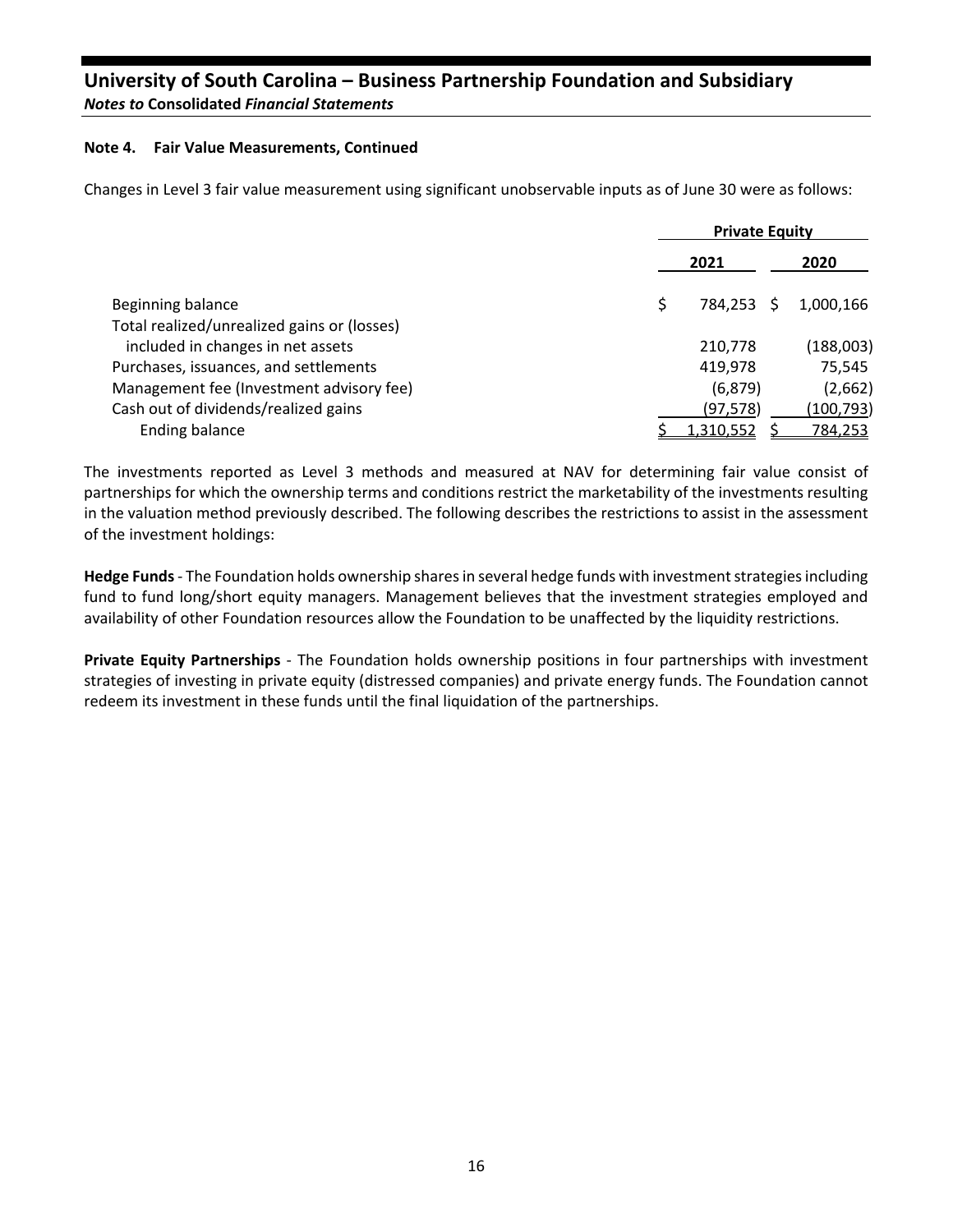#### **Note 4. Fair Value Measurements, Continued**

 The following table summarizes investments for which fair value is measured using the NAV per share practical expedient or Level 3 methods for partnerships and hedge funds as of June 30:

|                                   | 2021 |                   |                                       |                                |                                    |  |
|-----------------------------------|------|-------------------|---------------------------------------|--------------------------------|------------------------------------|--|
|                                   |      | <b>Fair Value</b> | <b>Unfunded</b><br><b>Commitments</b> | Redemption<br><b>Frequency</b> | Redemption<br><b>Notice Period</b> |  |
| <b>Hedge Funds at NAV</b>         |      |                   |                                       |                                |                                    |  |
| Och-Ziff Overseas Fund II, Ltd.   | \$   | 102,523           | N/A                                   | (a)                            | (a)                                |  |
| HBK Offshore Fund Ltd.            |      | 4,346,123         | N/A                                   | (b)                            | (b)                                |  |
| Fir Tree International Value Fund |      | 8,324             | N/A                                   | (c)                            | (c)                                |  |
| Graham Capital Management, L.P.   |      | 2,115,668         | N/A                                   | (d)                            | (d)                                |  |
| Taconic Opportunity Fund, Ltd.    |      | 3,008,729         | N/A                                   | (e)                            | (e)                                |  |
| Pointer Offshore, Ltd.            |      | 2,609,279         | N/A                                   | (f)                            | (f)                                |  |
|                                   |      | 12,190,646        | $\frac{1}{2}$                         |                                |                                    |  |
| <b>Partnerships at Level 3</b>    |      |                   |                                       |                                |                                    |  |
| Sigular Guff Opportunity Fund     | \$   | 286,932 \$        | 47,979                                | (g)                            | (g)                                |  |
| Kayne Anderson Energy Fund        |      | 63,689            | 10,400                                | (g)                            | (g)                                |  |
| Venture Investment Association    |      | 420,178           | 139,580                               | (g)                            | (g)                                |  |
| <b>NGP Natural Resources XI</b>   |      | 539,753           | 20,951                                | (g)                            | (g)                                |  |
|                                   |      | 1,310,552         | $\overline{\mathsf{S}}$<br>218,910    |                                |                                    |  |
|                                   |      |                   |                                       | 2020                           |                                    |  |
|                                   |      |                   | <b>Unfunded</b>                       | Redemption                     | Redemption                         |  |
|                                   |      | <b>Fair Value</b> | <b>Commitments</b>                    | <b>Frequency</b>               | <b>Notice Period</b>               |  |
| <b>Hedge Funds at NAV</b>         |      |                   |                                       |                                |                                    |  |
| Och-Ziff Overseas Fund II, Ltd.   | \$   | 80,125            | N/A                                   | (a)                            | (a)                                |  |
| HBK Offshore Fund Ltd.            |      | 3,592,513         | N/A                                   | (b)                            | (b)                                |  |
| Fir Tree International Value Fund |      | 212,934           | N/A                                   | (c)                            | (c)                                |  |
| Graham Capital Management, L.P.   |      | 1,562,726         | N/A                                   | (d)                            | (d)                                |  |
| Taconic Opportunity Fund, Ltd.    |      | 2,341,130         | N/A                                   | (e)                            | (e)                                |  |
|                                   |      | 7,789,428         | $\frac{1}{2}$                         |                                |                                    |  |
| <b>Partnerships at Level 3</b>    |      |                   |                                       |                                |                                    |  |
| Sigular Guff Opportunity Fund     | \$   | 150,119           | -\$<br>30,972                         | (g)                            | (g)                                |  |
| Kayne Anderson Energy Fund        |      | 71,113            | 131,495                               | (g)                            | (g)                                |  |
| Venture Investment Association    |      | 236,530           | 127,653                               | (g)                            | (g)                                |  |
| <b>NGP Natural Resources XI</b>   |      | 326,491           | 47,301                                | (g)                            | (g)                                |  |
|                                   | \$   | 784,253           | \$<br>337,421                         |                                |                                    |  |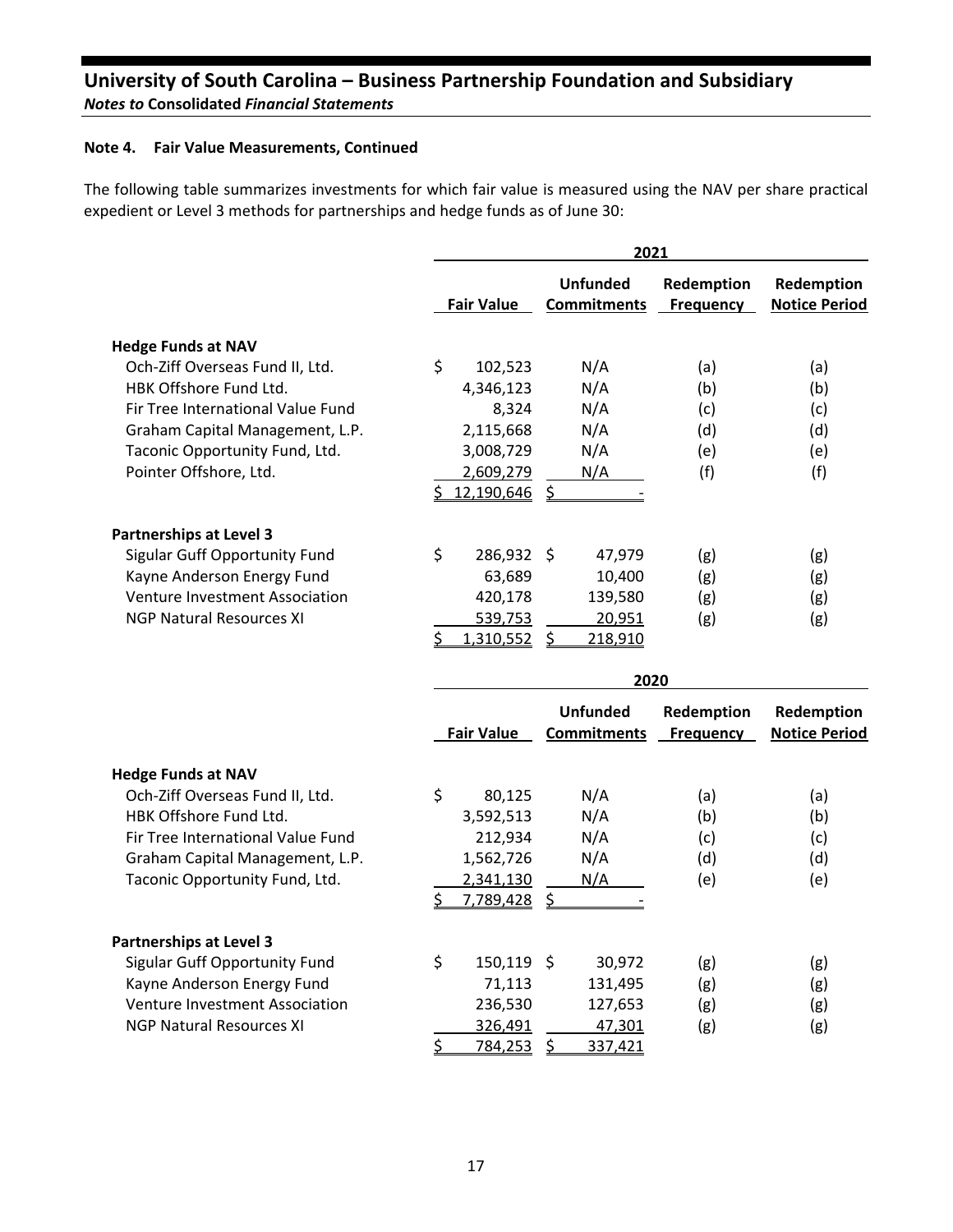#### **Note 4. Fair Value Measurements, Continued**

- a) Minimum redemption is \$50,000, and must be received by Goldman Sachs by trade date. Withdrawal only on last day of any fiscal quarter upon at least 30 days' prior written notice.
- b) Minimum redemption is \$250,000. Request for redemption must be received at least 90 days and no more than 120 days prior to a redemption date, unless the Fund agrees otherwise. An investor may redeem up to 25% of its interests (measured by net asset value) on any redemption date. If an investor requests the maximum permissible redemption on multiple redemption dates, then such investor will be permitted to redeem one-third of its remaining interests on the second such redemption date; one-half of its remaining interests on the third such redemption date; and all of its remaining Interests on the fourth such redemption date. An investor may skip up to two redemption dates without resetting these percentages, but if an investor chooses not to request the maximum permissible redemption for more than two redemption dates, then the maximum redemption percentage for the next redemption date will reset to 25%.
- c) Requires 90 days prior written notice; must be after the end of the day on the last day of the calendar month that immediately precedes the two‐year anniversary of the contribution of the capital to be withdrawn, and thereafter the end of the day on each two‐year anniversary of the preceding withdrawal date (i.e., if capital was contributed to the fund on April 1, 2011, capital would be eligible for withdrawal on March 31, 2013, and every two years thereafter on March 31st).
- d) No minimum holding period for an investment of shares. Funds generally redeemable as of the last business day of each month, upon three business days' prior written notice to the Administrator. Proceeds will be remitted within 15 business days after the valuation day, without interest for the period from the valuation day to the payment date.
- e) Redemption has a two‐year restriction from the date of subscription and during this time, the Foundation cannot redeem more than 25% of the shares. After two‐year restriction, the fund requires 60 days' notice of redemption.
- f) Minimum holding period of 24 months. Funds redeemable on June 30th or December 31st upon at least 105 days' prior written notice and is limited to 50%.
- g) The fund managers determine the amount, timing and form of all distributions made by these funds.

 Transfers between Levels – The availability of observable market data is monitored to assess the appropriate classification of financial instruments within the fair value hierarchy. Changes in economic conditions or model‐ based valuation techniques may require the transfer of financial instruments from one fair value level to another. In such instances, the transfer is reported at the beginning of the reporting periods. Management evaluates the significance of transfers between levels based upon the nature of the financial instrument and size of the transfer relative to the net assets available for benefits.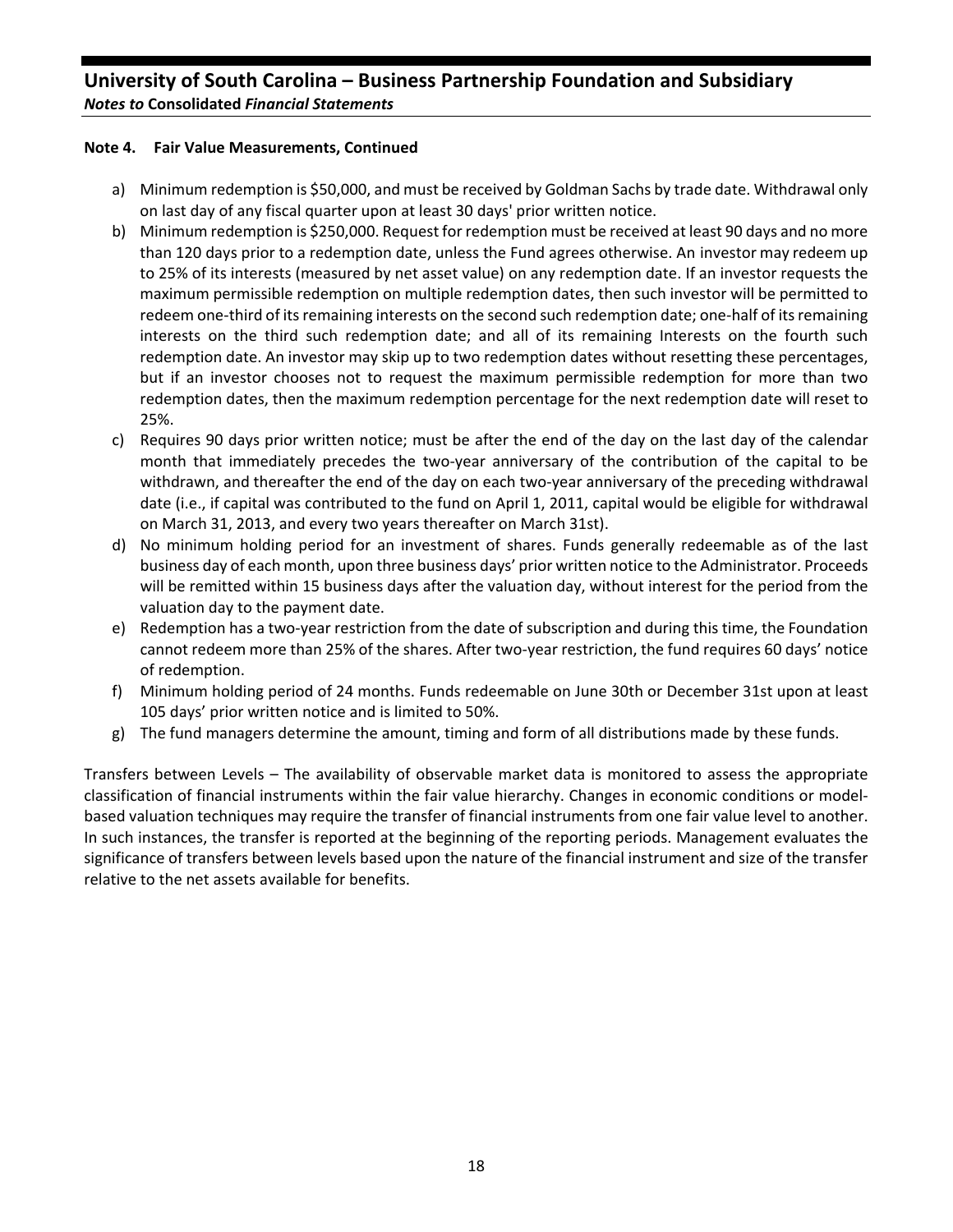#### **Note 5. Pledges Receivable**

The Foundation has recognized unconditional promises to give as pledges receivable, which are due to be collected as follows as of June 30, 2021 and 2020:

|                               | 2021             | 2020       |
|-------------------------------|------------------|------------|
| In one year or less           | \$<br>311,468 \$ | 815,160    |
| Between one and five years    | 318,529          | 474,576    |
| Between six and ten years     | 15,000           | 19,000     |
|                               | 644.997          | 1,308,736  |
| Less:                         |                  |            |
| Discount to net present value | (49, 744)        | (80, 633)  |
| Allowance                     | (40,994)         | (192, 033) |
| Pledges receivable, net       | 554,259          | 1,036,070  |

 At June 30, 2021 and 2020, five donors accounted for 42 percent and five donors accounted for 54 percent of total gross pledges receivable, respectively.

#### **Note 6. Lease Commitments**

 The Foundation is obligated under two lease agreements for Charleston and Greenville office space that require minimum annual rentals with varying expiration dates.

Approximate minimum future rental payments are as follows:

#### 2022 **b**  $\frac{5}{2}$  41,935

 The Charleston lease expires December 2021 and requires minimum monthly payments of \$3,425. The Greenville lease expires March 2022 and requires minimum monthly payments of \$2,376. For the years ended June 30, 2021 and 2020, total lease expense forspace was \$88,506 and \$85,099, respectively, which also includes Common Area Maintenance expenses in addition to the required minimum monthly payment.

#### **Note 7. Line‐of‐Credit**

 The Foundation has a line‐of‐credit of \$300,000 with Branch Banking and Trust Co. of South Carolina. The purpose of the line‐of‐credit is for use of procurement credit cards issued to authorized individuals. These procurement credit cards are issued for ease of use in purchasing items on behalf of the Foundation (e.g. travel and supply reimbursements, etc.). The Foundation pays any balance due on a monthly basis.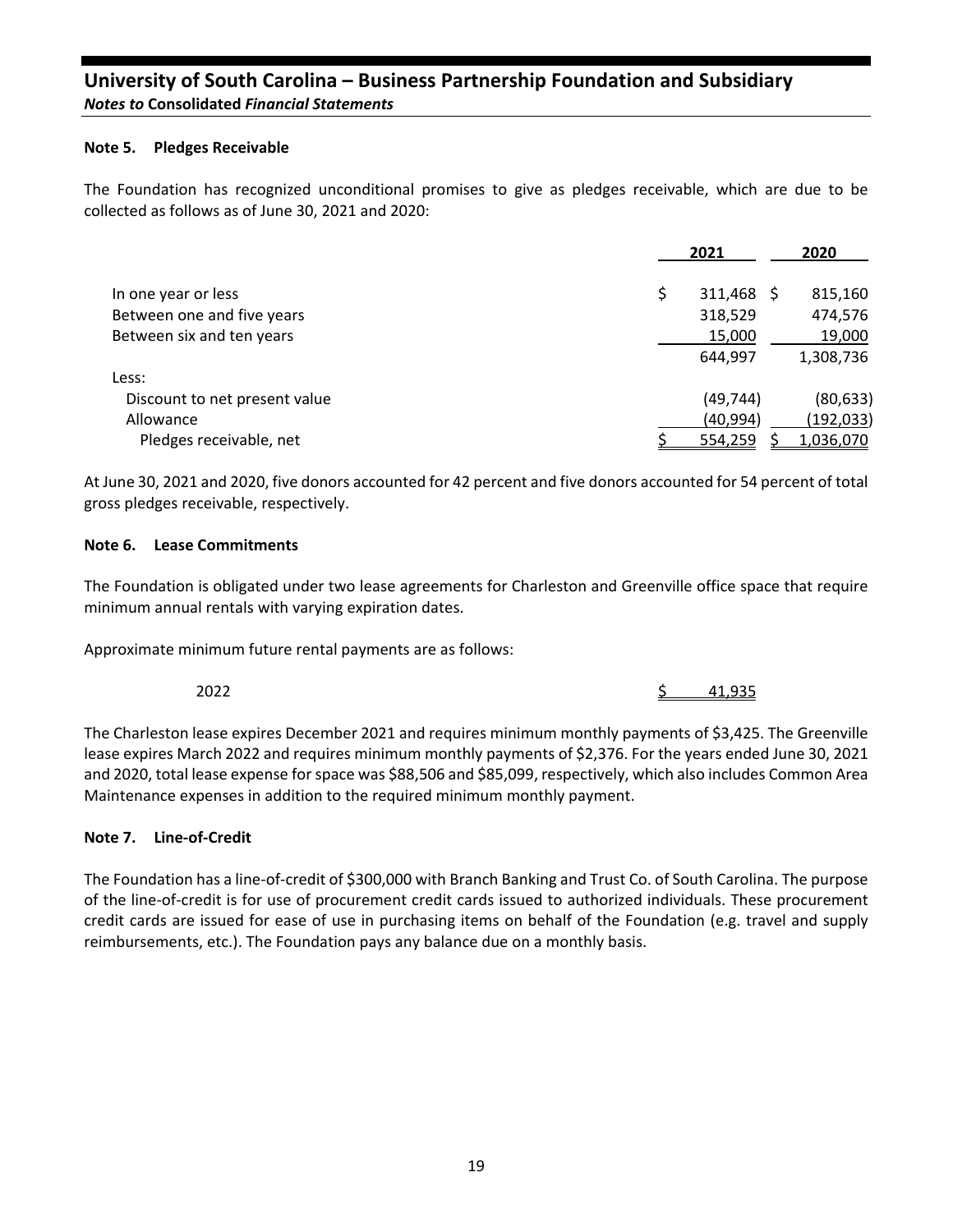#### **Note 8. Pension Plan**

 In June 2021, the Foundation formally adopted the USC‐Business Partnership Foundation 401(k) and PS Plan (the "Plan") for all full‐time Foundation employees. The Plan is a tax‐qualified defined contribution retirement plan commencing with the plan year ending 12/31/2021. As a participant under the Plan, employees may elect to contribute a portion of their compensation to the plan. The Plan is also referred to as a "safe harbor 401(k) plan". A safe harbor 401(k) plan is a plan design where the Employer commits to making certain contributions. In order to maintain "safe harbor" status, the Foundation will make a contribution equal to 3% of the employee's compensation, regardless of whether the employee contributes or not. The Foundation also matches 100% of employee contributions up to 3% of the employee's compensation. These contributions are 100% vested. For the year ended June 30, 2021, the Foundation made employer contributions totaling \$3,220 to the Plan.

#### **Note 9. Endowments**

 The Foundation's endowment consists of approximately 170 individual funds established for a variety of purposes. Its endowment includes both donor‐restricted endowment funds and funds designated by the Board of Trustees to function as endowments. As required by GAAP, net assets associated with endowment funds, including funds designated by the Board of Trustees to function as endowments, are classified and reported based on the existence or absence of donor‐imposed restrictions.

#### *Interpretation of relevant law:*

The Board of Trustees of the Foundation has interpreted the South Carolina Uniform Prudent Management of Institutional Funds Act (SCUPMIFA) as requiring the preservation of the fair value of the original gift as of the gift date of the donor‐restricted endowment funds absent explicit donor stipulations to the contrary. As a result of this interpretation, the Foundation retains in perpetuity (a) the original value of gifts donated to the endowment, (b) the original value of subsequent gifts to the endowment, and (c) accumulations to the endowment made in accordance with the direction of the applicable donor gift instrument at the time the accumulation is added to the fund. Donor‐restricted amounts not retained in perpetuity are subject to appropriation for expenditure by the Foundation in a manner consistent with the standard of prudence prescribed by SCUPMIFA. In accordance with SCUPMIFA, the Foundation considers the following factors in making a determination to appropriate or accumulate donor‐restricted endowment funds:

- 1) The duration and preservation of the fund
- 2) The purposes of the Foundation and the donor-restricted endowment fund
- 3) General economic conditions
- 4) The possible effect of inflation and deflation
- 5) The expected total return from income and the appreciation of investments
- 6) Other resources of the Foundation
- 7) The investment policies of the Foundation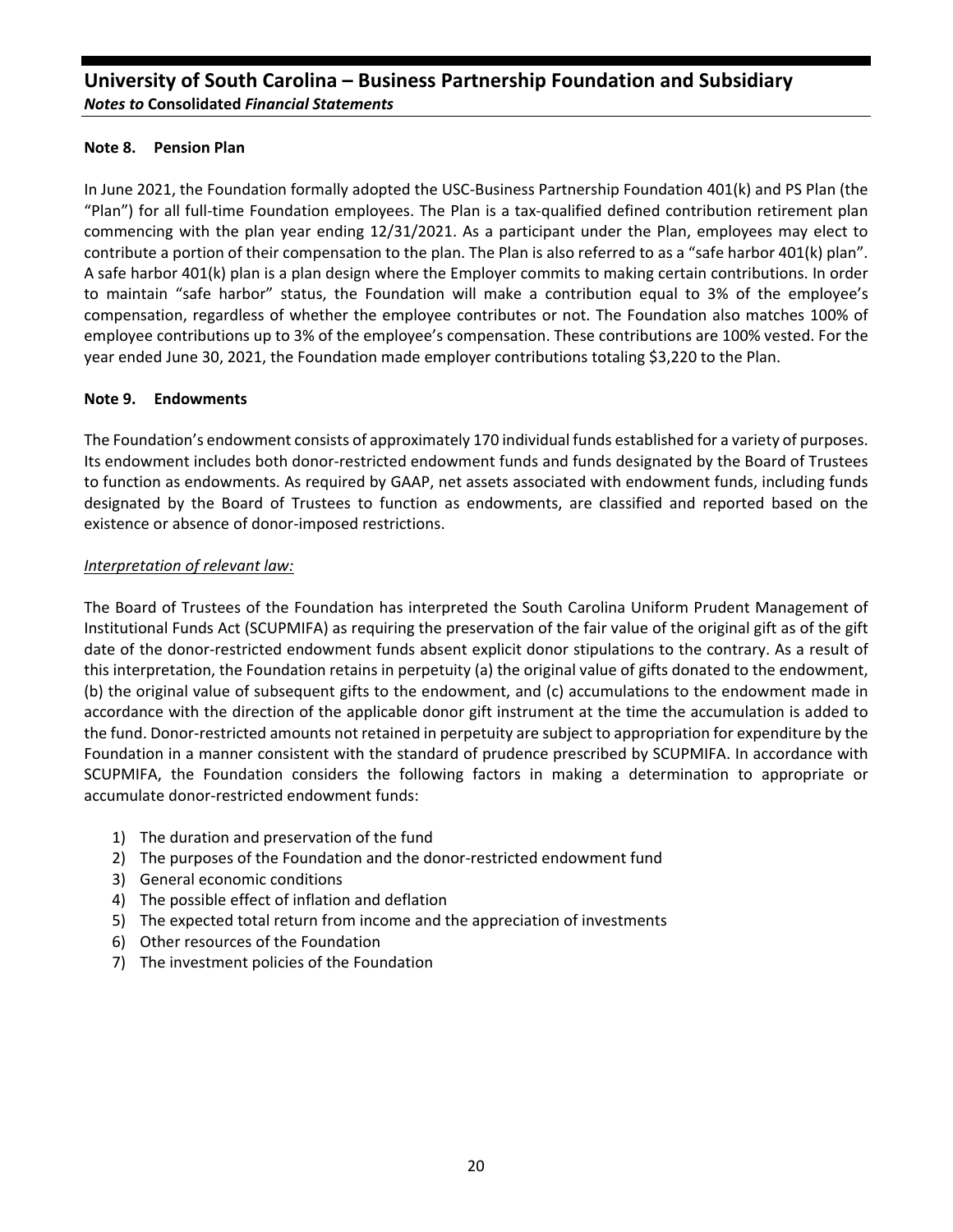#### **Note 9. Endowments, Continued**

Endowment Net Asset Composition by Type of Fund as of June 30, 2021:

|                                                    | <b>Without Donor</b><br><b>Restrictions</b> | <b>With Donor</b><br><b>Restrictions</b> | <b>Total</b>             |
|----------------------------------------------------|---------------------------------------------|------------------------------------------|--------------------------|
| Donor-restricted endowment funds                   |                                             |                                          |                          |
| Subject to appropriate for specified purpose       | \$<br>$ \,$                                 | S.                                       | 37,729,268 \$ 37,729,268 |
| Restricted to investment in perpetuity             |                                             | 35,619,773                               | 35,619,773               |
| Board-designated endowment funds                   | 60,678,805                                  |                                          | 60,678,805               |
| <b>Total funds</b>                                 | 60,678,805                                  | \$73,349,041                             | \$134,027,846            |
| Changes in Endowment Net Assets                    |                                             |                                          |                          |
| for the Fiscal Year Ended June 30, 2021            |                                             |                                          |                          |
| Endowment net assets, beginning of year            |                                             | \$43,920,147 \$55,083,074 \$99,003,221   |                          |
| Investment return:                                 |                                             |                                          |                          |
| Investment income                                  | 869,089                                     | 914,848                                  | 1,783,937                |
| Net appreciation (realized and unrealized gains)   | 17,068,788                                  | 18,193,723                               | 35,262,511               |
| Total investment return                            | 17,937,877                                  | 19,108,571                               | 37,046,448               |
| Contributions                                      |                                             | 1,111,898                                | 1,111,898                |
| Appropriation of endowment assets for expenditures |                                             | (1, 276, 399)                            | (1, 276, 399)            |
| Other changes (transfers)                          | (1, 179, 219)                               | (678, 103)                               | (1,857,322)              |
| Endowment net assets, end of year                  | 60,678,805                                  | 73,349,041                               | \$134,027,846            |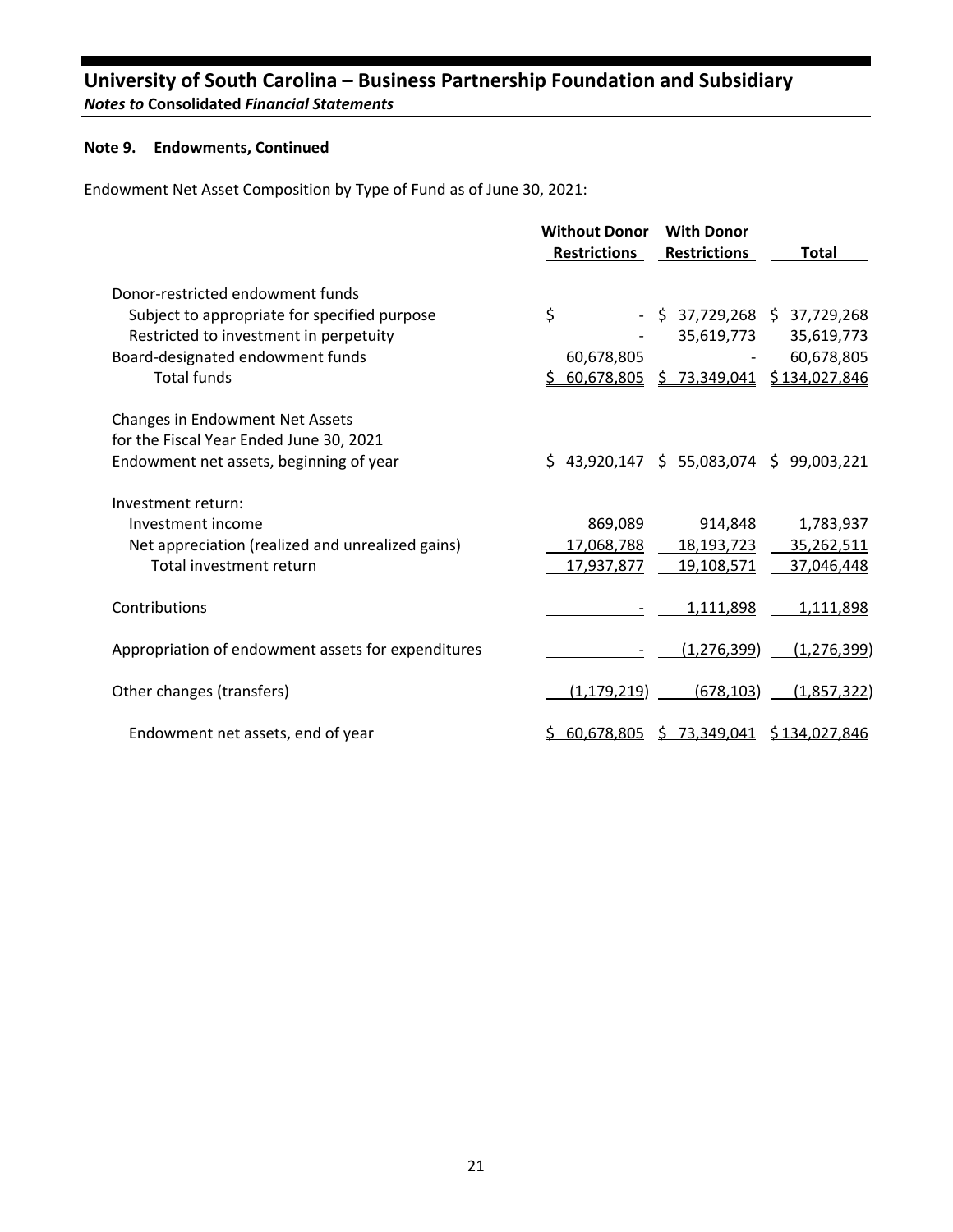#### **Note 9. Endowments, Continued**

Endowment Net Asset Composition by Type of Fund as of June 30, 2020:

| <b>Without Donor</b><br><b>Restrictions</b> | <b>With Donor</b><br><b>Restrictions</b> | <b>Total</b>                                |
|---------------------------------------------|------------------------------------------|---------------------------------------------|
|                                             |                                          |                                             |
| \$                                          | 20,694,772<br>S.                         | 20,694,772<br>-S                            |
|                                             | 34,388,302                               | 34,388,302                                  |
| 43,920,147                                  |                                          | 43,920,147                                  |
| 43,920,147                                  | \$5,083,074                              | 99,003,221<br>\$                            |
|                                             |                                          |                                             |
|                                             |                                          |                                             |
|                                             |                                          |                                             |
|                                             |                                          |                                             |
| 940,406                                     | 1,047,987                                | 1,988,393                                   |
| 148,104                                     | 124,401                                  | 272,505                                     |
| 1,088,510                                   | 1,172,388                                | 2,260,898                                   |
|                                             | 472,747                                  | 472,747                                     |
|                                             | (1,349,021)                              | (1,349,021)                                 |
| (1,008,037)                                 | (780, 949)                               | (1,788,986)                                 |
| 43,920,147                                  | \$5,083,074                              | \$99,003,221                                |
|                                             |                                          | $$43,839,674$$ $$55,567,909$$ $$99,407,583$ |

#### *Funds with deficiencies:*

 From time to time, the fair value of assets associated with individual donor‐restricted endowment funds may fall below the level that the donor or SCUPMIFA requires the Foundation to retain as a fund of perpetual duration (underwater endowments). The Foundation has interpreted SCUPMIFA to permit spending from underwater endowments in accordance with prudent measures required under law. At June 30, 2021, there were no funds with deficiencies reported in net assets with donor restrictions.

#### *Return objectives:*

 The Foundation has adopted investment and spending policies for endowment assets that will attempt to provide a predictable stream of funding to programs supported by its endowment while seeking to maintain the purchasing power of the endowment assets. Endowment assets include those assets of donor‐restricted funds that the organization must hold in perpetuity or for a donor‐specified period(s) as well as Board‐designated funds.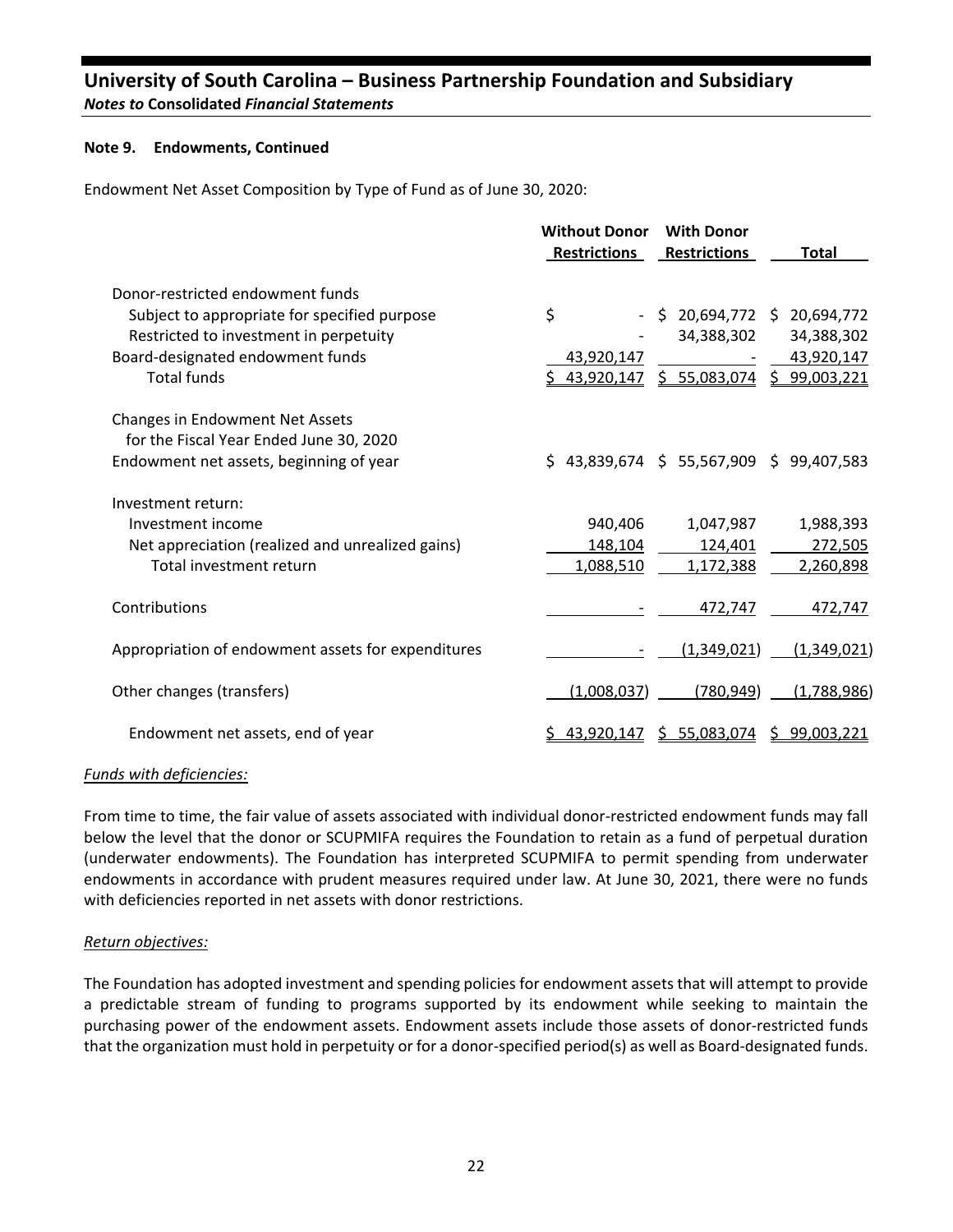#### **Note 9. Endowments, Continued**

#### *Strategies employed for achieving objectives and risk parameters:*

 Because the Foundation is expected to endure indefinitely, and because inflation is a key component in its Performance Objective, the Investment Committee believes the long-term risk of not investing in growth securities outweighs the short‐term volatility risk. As a result, the majority of assets will be invested in equity or equity‐like securities. Fixed income securities will be used to lower the short‐term volatility of the portfolio and to provide income stability, especially during periods of weak or negative equity markets. Cash is not a strategic asset of the portfolio but is a residual to the investment process and used to meet short‐term liquidity needs. Other asset classes are included to provide diversification (e.g., international equities) and incremental return (e.g., small cap equities). Non‐traditional investments (e.g., alternatives) may also be incorporated into the portfolio to improve its diversification attributes or improve the expected rate of return.

#### *Spending policy and how the investment objectives relate to spending policy:*

 For the year ending June 30, 2021, the spending allocation was a maximum of 4.25% of the three‐year average market value of the account as of June 30, with the preferred minimum being the previous year's spending. This is consistent with the Foundation's objective to maintain the purchasing power of the endowment assets held in perpetuity as well as to provide additional real growth through new gifts and investment return.

#### **Note 10. Functional Expenses**

 The consolidated financial statements report certain categories of expenses that are attributable to more than one program or supporting function. Therefore, these expenses require allocation on a reasonable basis that is consistently applied. The expenses that are allocated and the method of allocation include:

| <b>Expense Type</b>              | <b>Method of Allocation</b> |
|----------------------------------|-----------------------------|
| Salaries and benefits            | Time and effort             |
| Contracted services              | Time and effort             |
| Advertising and promotion        | Time and effort             |
| Office expenses                  | Time and effort             |
| Occupancy and rental             | Use of resources            |
| Travel, conferences and meetings | Time and effort             |
| Awards and gifts                 | Time and effort             |
| Professional fees and insurance  | Time and effort             |
| Other expenses                   | Time and effort             |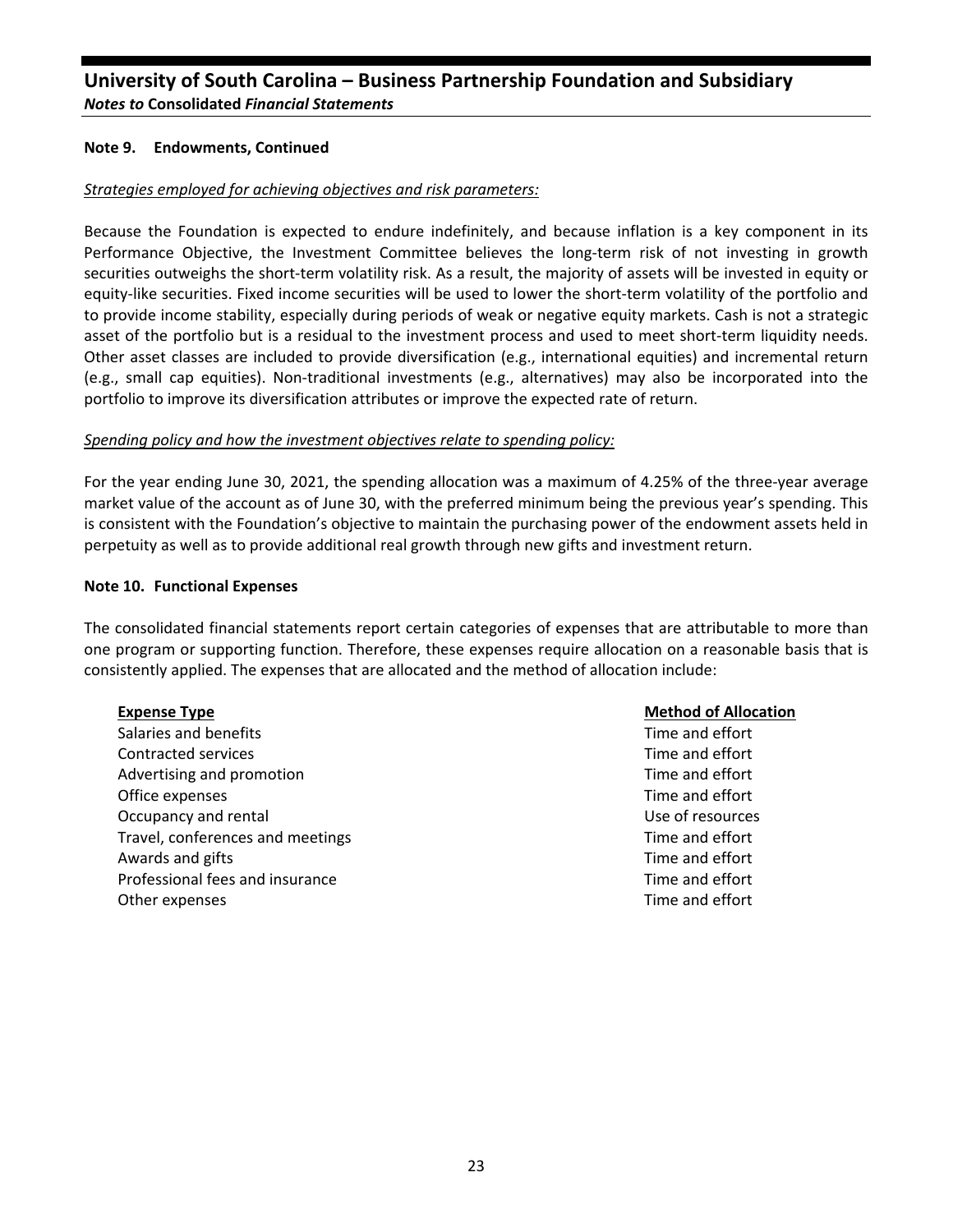### **Note 10. Functional Expenses, Continued**

The Foundation's expenses by functional classification for the years ended June 30, 2021 and 2020 consist of the following:

|                                          |                                |                     |                                           | 2021                                             |                               |                |                       |
|------------------------------------------|--------------------------------|---------------------|-------------------------------------------|--------------------------------------------------|-------------------------------|----------------|-----------------------|
|                                          | Program                        |                     |                                           |                                                  | Supporting<br><b>Services</b> |                |                       |
|                                          | Continuing<br><b>Education</b> | Academic<br>Support | Scholarships<br>and Student<br>Assistance | <b>External</b><br><b>Relations and</b><br>Other | <b>Total Program</b>          | Administration | <b>Total Expenses</b> |
| Scholarships and fellowships             | \$<br>$\sim$                   | \$<br>٠             | Ś.<br>2,301,162                           | Ŝ<br>٠.                                          | 2,301,162<br>ς                | \$<br>-        | Ś<br>2,301,162        |
| <b>Faculty supplements</b>               |                                | 637,231             | ٠                                         |                                                  | 637,231                       | ٠              | 637,231               |
| Program delivery - salaries and benefits | 2,196,658                      | 153,189             | ٠                                         | 52,567                                           | 2,402,414                     |                | 2,402,414             |
| Contracted services                      | 441,374                        | 10,513              | ٠                                         | 29,962                                           | 481,849                       | 73,120         | 554,969               |
| Advertising and promotion                | 72,339                         | 32,261              | ٠                                         | 110,646                                          | 215,246                       | 131            | 215,377               |
| Office expenses                          | 127,164                        | 15,675              | 2,892                                     | 26,102                                           | 171,833                       | 20,229         | 192,062               |
| Occupancy and rental                     | 130,352                        | 4,436               | 777                                       | 19,004                                           | 154,569                       | 5,589          | 160,158               |
| Travel, conferences and meetings         | 72,716                         | 45,687              | 327                                       | 14,956                                           | 133,686                       | 441            | 134,127               |
| Awards and gifts                         | 58,897                         | 35,379              | 14,671                                    | 71,199                                           | 180,146                       | 736            | 180,882               |
| Professional fees and insurance          | 17,849                         |                     | ۰                                         | 5,529                                            | 23,378                        | 135,716        | 159,094               |
| Salaries and benefits - operations       | 143,222                        |                     |                                           | 72,760                                           | 215,982                       | 630,963        | 846,945               |
| Other expenses                           | 57,953                         | 18,798              | 6,273                                     | 110,472                                          | 193,496                       | 1,487          | 194,983               |
| <b>Total Expenses</b>                    | 3,318,524                      | 953,169             | 2,326,102                                 | 513,197                                          | 7,110,992                     | 868,412        | 7,979,404             |

|                                          |                                |                     |                                           | 2020                                             |                      |                               |                       |
|------------------------------------------|--------------------------------|---------------------|-------------------------------------------|--------------------------------------------------|----------------------|-------------------------------|-----------------------|
|                                          |                                |                     | Program                                   |                                                  |                      | Supporting<br><b>Services</b> |                       |
|                                          | Continuing<br>Education        | Academic<br>Support | Scholarships<br>and Student<br>Assistance | <b>External</b><br><b>Relations and</b><br>Other | <b>Total Program</b> | Administration                | <b>Total Expenses</b> |
| Scholarships and fellowships             | \$<br>$\overline{\phantom{a}}$ | Ś<br>٠              | Ś.<br>2,353,687                           | Ś<br>٠                                           | Ś<br>2,353,687       | Ś<br>٠                        | Ś.<br>2,353,687       |
| <b>Faculty supplements</b>               |                                | 539,602             |                                           |                                                  | 539,602              |                               | 539,602               |
| Program delivery - salaries and benefits | 2,569,166                      | 80,140              |                                           | 94,652                                           | 2,743,958            | ٠                             | 2,743,958             |
| Contracted services                      | 433,296                        | 43,647              | 15,420                                    | 92,714                                           | 585,077              | 106,727                       | 691,804               |
| Advertising and promotion                | 23,182                         | 82,926              | 655                                       | 41,319                                           | 148,082              | 734                           | 148,816               |
| Office expenses                          | 70,568                         | 18,176              | 2,293                                     | 51,529                                           | 142,566              | 19,740                        | 162,306               |
| Occupancy and rental                     | 133,639                        | 5,171               | 370                                       | 42,146                                           | 181,326              | 5,451                         | 186,777               |
| Travel, conferences and meetings         | 426,981                        | 194,990             | 34,614                                    | 525,174                                          | 1,181,759            | (2,586)                       | 1,179,173             |
| Awards and gifts                         | 57,425                         | 24,914              | 12,905                                    | 90,267                                           | 185,511              | 2,969                         | 188,480               |
| Professional fees and insurance          | 22,520                         | 113                 |                                           | 5,690                                            | 28,323               | 119,351                       | 147,674               |
| Salaries and benefits - operations       | 126,507                        |                     |                                           |                                                  | 126,507              | 617,698                       | 744,205               |
| Other expenses                           | 78,947                         | 31,763              | 23,883                                    | 79,174                                           | 213,767              | 3,882                         | 217,649               |
| <b>Total Expenses</b>                    | 3,942,231                      | 1,021,442           | 2,443,827                                 | 1,022,665                                        | 8,430,165            | 873,966                       | 9,304,131             |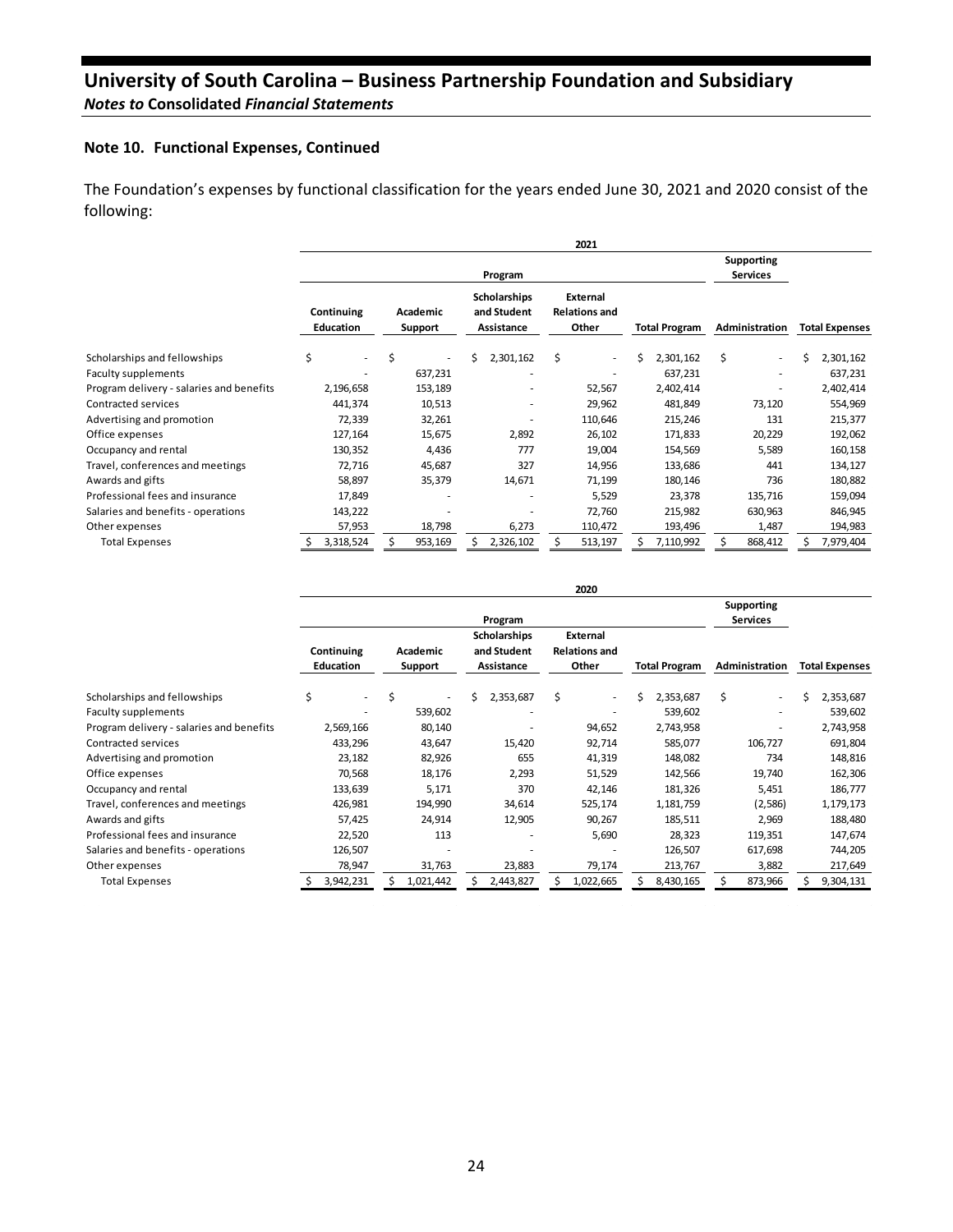#### **Note 11. Summary of Net Assets**

Net assets as of June 30, 2021 and 2020, were available for the following purposes:

|                                       | 2021 |              | 2020 |                        |
|---------------------------------------|------|--------------|------|------------------------|
| Net assets without donor restrictions |      |              |      |                        |
| General                               |      |              |      | 5,390,848 \$ 4,288,134 |
| Corporate Solutions, LLC              |      | 5.554.560    |      | 4,851,577              |
| Board-designated endowments           |      | 60,678,805   |      | 43.920.147             |
| Total                                 |      | \$71,624,213 |      | \$53,059,858           |

 The endowment component of net assets without donor restrictions is comprised of amounts (gifts and net investment income) designated by the Board to function as endowments which amounted to \$60,678,805 and \$43,920,147 as of June 30, 2021 and 2020, respectively.

|                                                                |    | 2021        | 2020         |
|----------------------------------------------------------------|----|-------------|--------------|
|                                                                |    |             |              |
| Undesignated                                                   | Ś. | 9,381,388   | 4,946,941    |
| Quasi-endowment                                                |    | 51,297,417  | 38,973,206   |
| Total                                                          |    | 60,678,805  | \$43,920,147 |
|                                                                |    |             |              |
| Net Assets with Donor Restrictions                             |    |             |              |
| Subject to expenditure for specified purpose                   | \$ | 4.164.547 S | 3.844.683    |
|                                                                |    |             |              |
| Endowments                                                     |    |             |              |
| Subject to appropriation and expenditure for specified purpose |    | 37,729,268  | 20,694,772   |
| Restricted to investment in perpetuity                         |    |             |              |
| Income is subject to expenditure for specified purpose         |    | 35,619,773  | 34,388,302   |
| Total endowments                                               |    | 73,349,041  | 55,083,074   |
| Total net assets with donor restrictions                       |    | 77,513,588  | 58,927,757   |

As of June 30, 2021 and 2020, net assets with donor restrictions are included in pledges receivable, investments and cash and cash equivalents.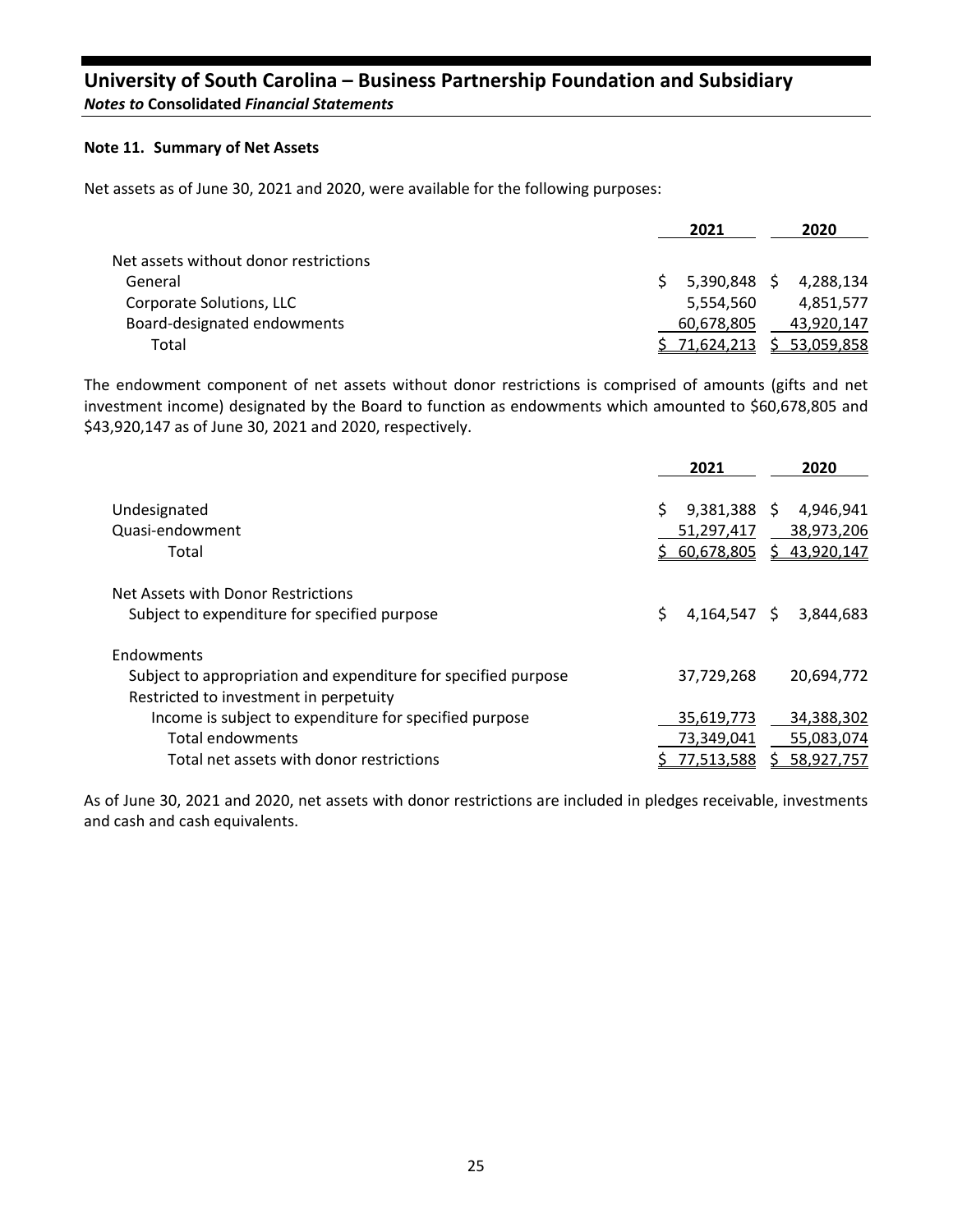#### **Note 12. Liquidity and Availability of Resources**

 Financial assets available for general expenditure, that is, without donor or other restrictions limiting their use, within one year of the statement of financial position date, comprise the following:

|                                                                                                                       | 2021           | 2020                        |
|-----------------------------------------------------------------------------------------------------------------------|----------------|-----------------------------|
| Assets as of June 30                                                                                                  |                | \$149,946,651 \$112,700,208 |
| Less those unavailable for general expenditures within one year due to:<br>Contractual or donor-imposed restrictions: |                |                             |
| Restricted by donor with time or purpose restrictions                                                                 | (73, 349, 041) | (55,083,074)                |
| Subject to appropriation and satisfaction of donor restrictions                                                       | (4, 164, 547)  | (3,844,683)                 |
| Less amounts not available to be used within one year due to illiquidity:<br>Prepaid expenses                         | (53,043)       | (55, 664)                   |
| Board-designated endowment funds                                                                                      | (60, 678, 805) | (43, 920, 147)              |
| Assets available to meet cash needs for general<br>expenditures within one year                                       | 11,701,215     | 9,796,640                   |

 The Foundation is primarily funded by contributions from donors that can impose restrictions. Those restrictions require that resources be used in a certain manner or in a future period. Therefore, the Foundation must maintain adequate resources to meet those responsibilities to its donors and certain financial assets may not be available for general expenditures within one year. As part of its liquidity management, the Foundation has a policy to structure its financial assets to be available as general expenditures, liabilities, and other obligations become due. The Foundation invests its cash in excess of its daily needs in short‐term investments, certificate of deposits, money market funds and a pooled investment fund managed by the University of South Carolina Educational Foundation. In addition, the board of trustees designates amounts to its quasi-endowment fund that could be utilized in the event of an unanticipated liquidity need.

#### **Note 13. Risks and Uncertainties**

 As a result of the spread of the COVID‐19 coronavirus, economic uncertainties have arisen, which could negatively impact revenues and changes in net assets. Other financial impacts could occur though the extent of such impacts is unknown at this time.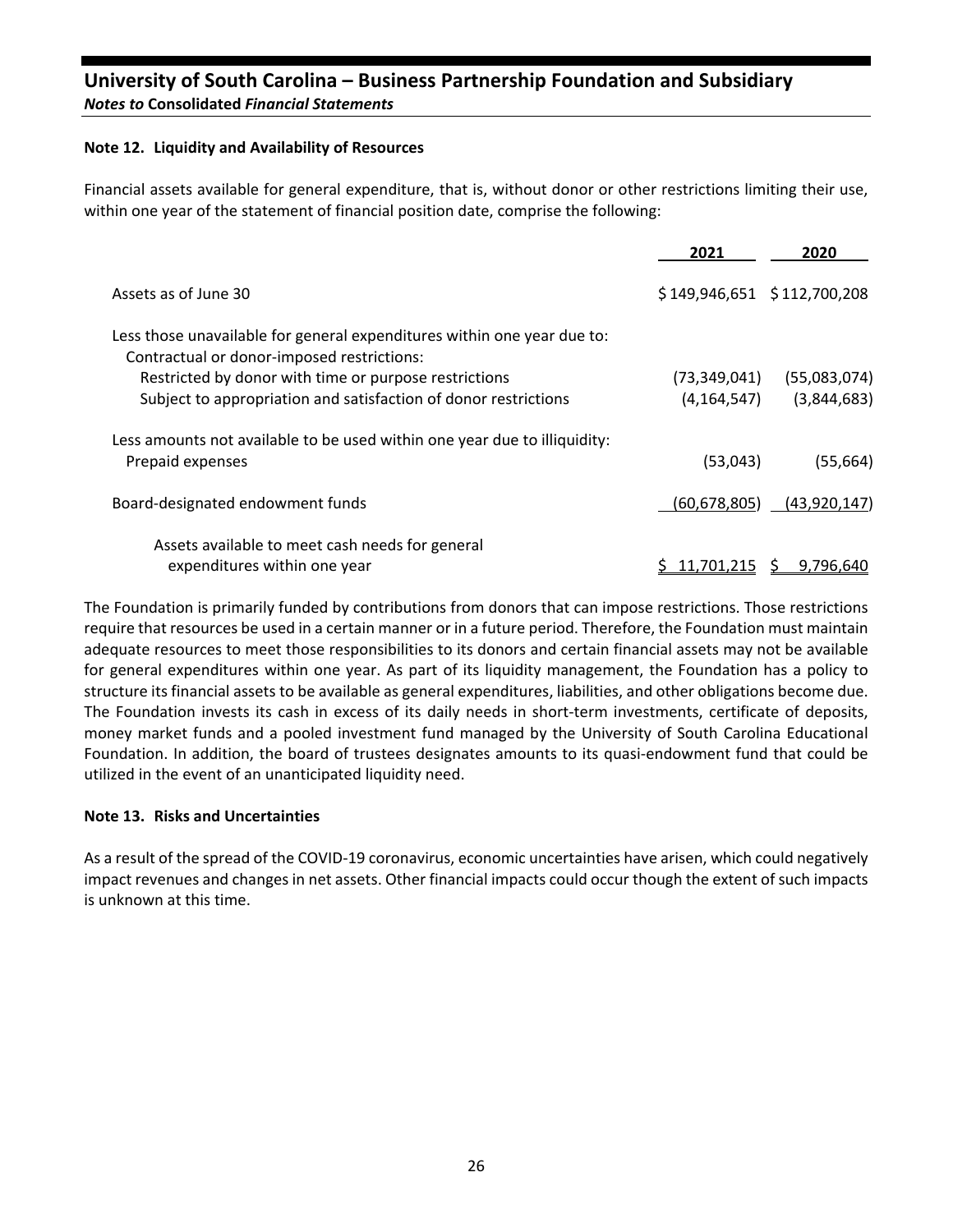#### **Note 14. Subsequent Events**

 In preparing these consolidated financial statements, the Foundation has evaluated events and transactions for potential recognition or disclosure through September 13, 2021, the date the consolidated financial statements were available to be issued.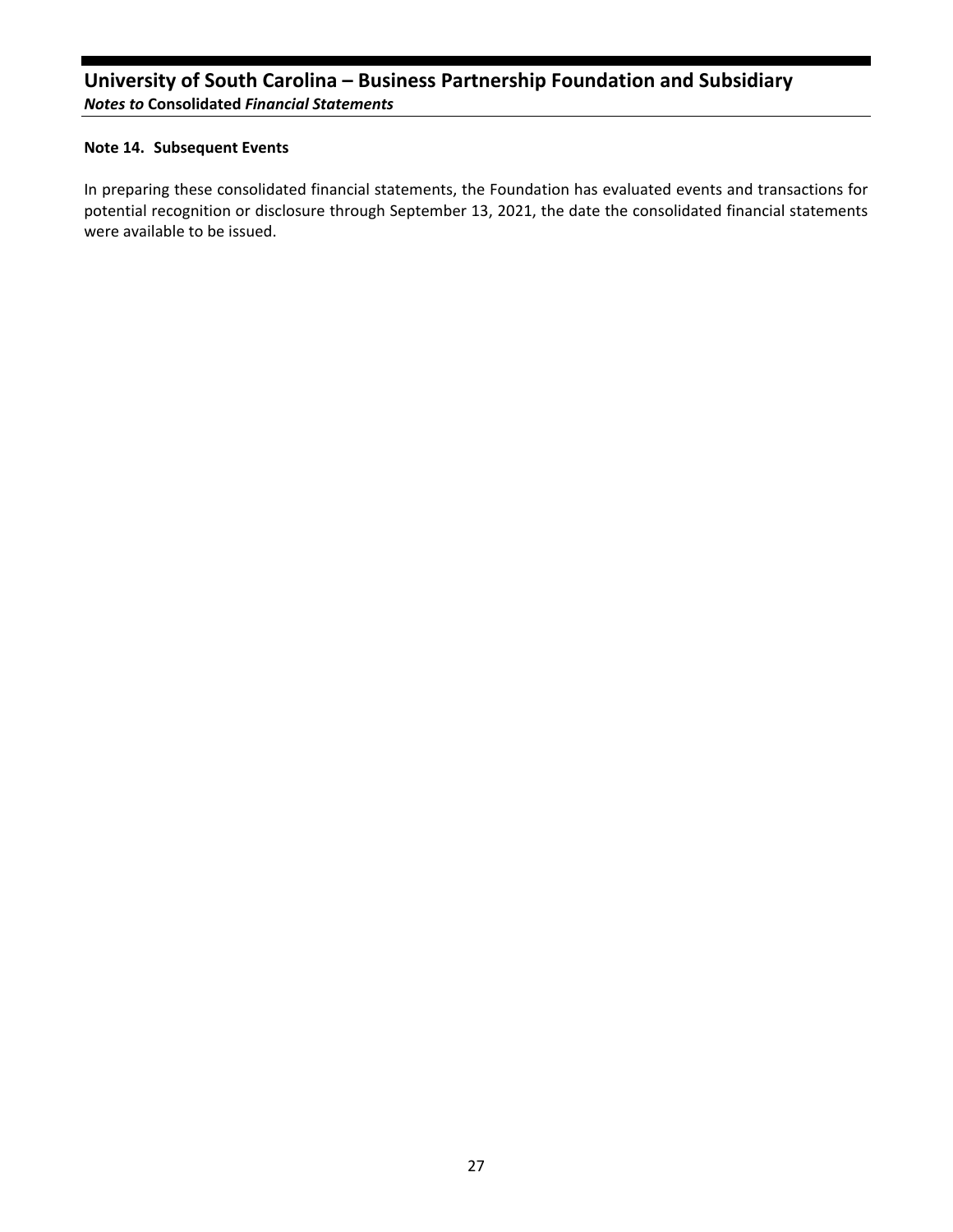# **University of South Carolina – Business Partnership Foundation and Subsidiary**  *Schedule of Organizational Data*

 *June 30, 2021*

#### **Incorporated**

September 16, 1969, under the laws of the State of South Carolina as an eleemosynary corporation.

 April 25, 2013, the University of South Carolina ‐ Business Partnership Foundation established Corporate Solutions, LLC, a wholly owned subsidiary, to further the exempt purpose and objectives of the Foundation.

#### **Purposes**

 To establish a continuing partnership between the University of South Carolina and the business community of the State of South Carolina for the enhancement and improvement of the Darla Moore School of Business; to solicit and receive gifts subject to conditions imposed thereon for the benefit of the Darla Moore School of Business; to build an endowment fund and supervise its creative management; to assist in determining appropriate projects and to be financed with funds raised; to encourage and assist in supporting research in business and economic problems; and to assist in conducting conferences for education and development of management personnel in South Carolina and in the Southeast.

These purposes have been implemented by:

- 1. Conducting campaigns for contributions.
- 2. Grants for faculty salary supplements and research.
- 3. Scholarships and fellowships to students.
- 4. Grants to the University toward a building for the Darla Moore School of Business.
- 5. Conducting continuing education programs for education and development of business professionals.

#### **Location of Foundation Office**

Darla Moore School of Business, the University of South Carolina, Columbia, South Carolina.